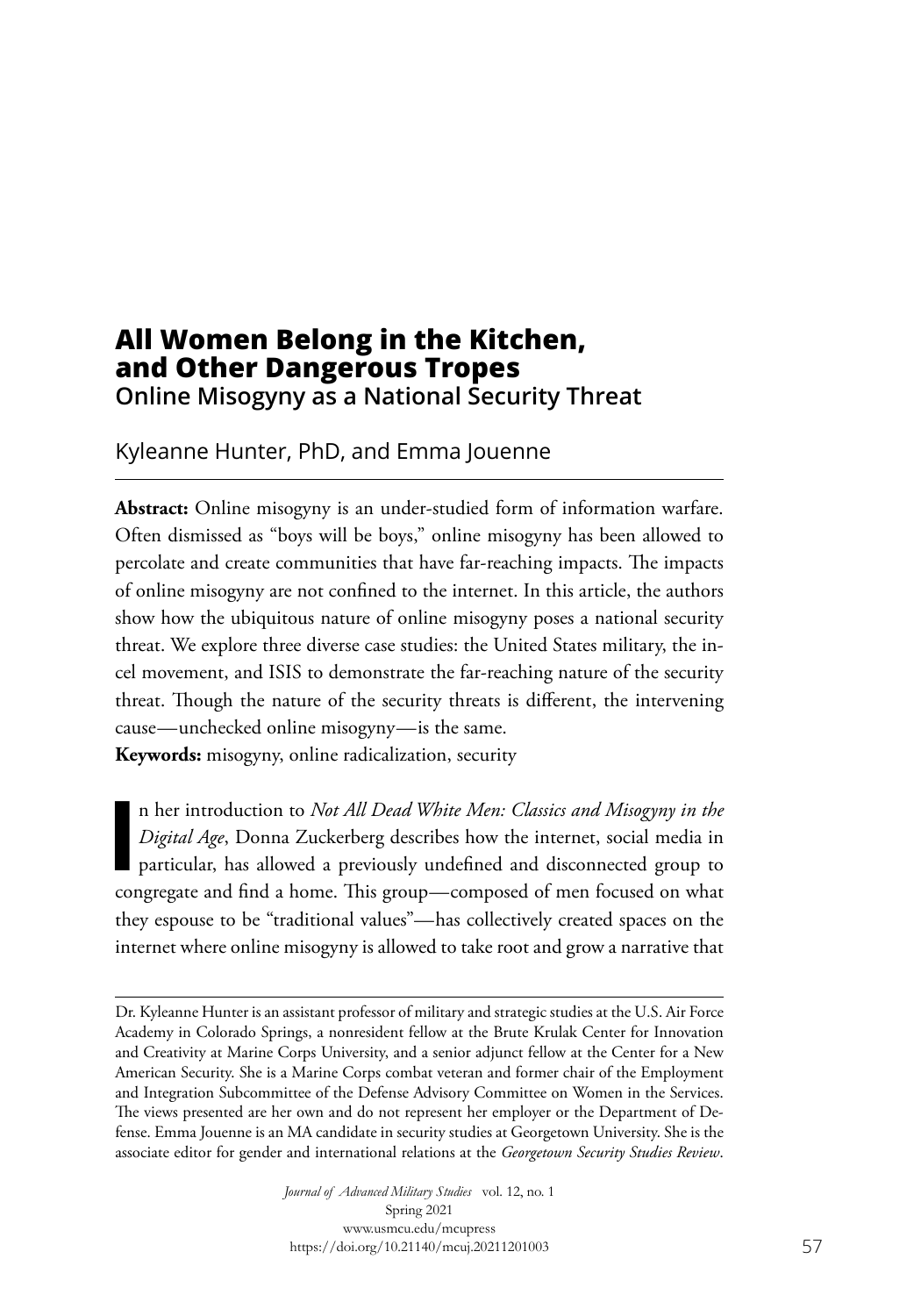men are being threatened by an ever-modernizing and diverse society. These online communities are not solely a place where frustrated men go to speak ill about women. We find that they produce a politically charged form of information warfare that has consequences to the United States' security. Recent events have shown just how close to home these threats are. On 6 January 2021, an angry mob of mostly male rioters stormed the United States Capitol Building. While their attacks were politically motivated, the rioters displayed aspects of violent misogyny. From donning military attire to literally thumping bare chests to breaking into Speaker Nancy Pelosi's office and putting their feet on her desk, the rioters—most of whom were radicalized online—gave us an upfront view of what violent manifestations of misogyny actually look like.<sup>1</sup>

Zuckerberg's account of how misogyny has found such a stronghold in online communities is reminiscent of Cynthia Enloe's simple question 30 years ago: "where are the women?"2 While the internet and social media have allowed for advancements in communication, economics, and education, it has also emboldened and elevated vitriolic forms of misogyny. As Alice Marwick and Rebecca Lewis note, online chatrooms, forums, and social media platforms are the primary means of communication for communities or groups espousing misogynistic beliefs, and the online environment has allowed for the crosspollination of ideas between geographically distant and culturally diverse individuals and organizations.<sup>3</sup> Yet, this part of the internet is rarely talked about, especially in the traditional security sector. In their introduction to a special edition of *Feminist Media Studies* on online misogyny, Debbie Ging and Eugenia Siapera discuss how women's experiences online are most often treated as personal matters that government responses have no place in addressing and fall short of warranting a place in public security discourse.<sup>4</sup> The dismissal of women's concerns comes despite both scholars and victim advocates raising concerns about the degree to which online threats need to be taken seriously and the particularly unique nature of social media to breed "cyber mobs."5 Victims often find themselves in a double bind—where legally they are at odds with speech protected by the First Amendment while also being socially isolated based on the nature of how they were harassed or attacked.

The categorizing of women's experiences online as private should not come as a surprise. Traditional military and security studies are focused primarily on safety of the state by external threats. Women's security concerns have been historically absent from the traditional security apparatus, treated as private issues to be dealt with once "real security" is handled.6 In the physical world, this results in ill consequences ranging from women servicemembers being more susceptible to musculoskeletal injuries due to ill-fitting uniforms and equipment to the underreporting of rape.7 The historic absence of women in the security sector does not just harm women. It has also made the conduct of war more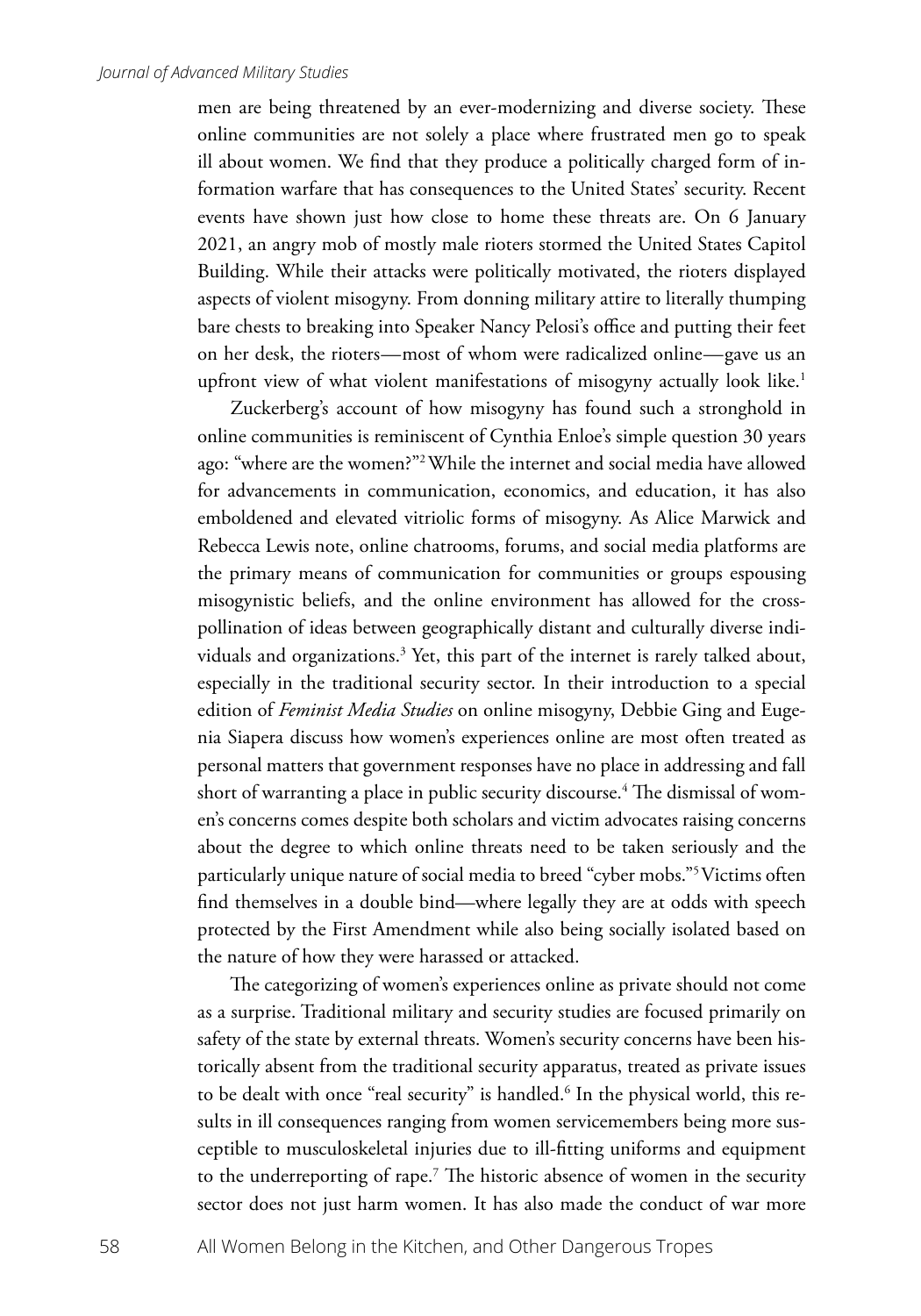difficult, especially in culturally sensitive contexts such as counterinsurgency operations.8 Feminist scholarship has pushed to begin a meaningful dialogue about the importance of gender equality and gendered security, yet it remains largely absent in conversations of online security, information warfare, or digital propaganda. This has allowed online misogyny to evolve unchecked.9

We find that advancements in digital communications have allowed for beliefs held by physically dispersed individuals to coalesce, and the consequences of their beliefs are seen in internal and external security threats. Internally, the unchecked proliferation of misogyny, including among members of the Armed Services, has resulted in a reduction in propensity to serve among young American women, a population critical to the Services reaching their needed force strength and necessary for the conduct of culturally sensitive operations at home and abroad. Externally, gendered online propaganda and targeted "manosphere" discussions are used to recruit violent extremists and create a sense that they are fighting for virtue and values.<sup>10</sup> These twin threats both pose physical security risks and also undermine the United States' foundational values of civil and individual liberties. Online misogyny must be considered information warfare because it both disrupts and undermines democratic values and has consequences in the real world.11 In this article, we use a most different research design with the cases of the United States military, the incel movement, and the Islamic State in Iraq and Syria (ISIS) to show the breadth of the security threat posed by online misogyny.12 The article's discussion shows how these threats are linked by the pervasiveness of online misogyny, and it provides recommendations for how the U.S. government, the relevant security institutions, and the private sector should address this phenomenon.

## **Background: Online Misogyny as Information Warfare**

Misogyny is often trivialized as simply disliking women. But as Kate Manne notes, its roots are much deeper; it is "a political phenomenon whose purpose is to police and enforce women's subordination and to uphold male dominance."13 It focuses on structurally ordering society in such a way that women are degraded, undermined, and denied access to equal rights. In extreme cases, it results in women facing hostile consequences if they violate the norms associated with their role. The strain of misogyny most often found in the online environment is rooted in a belief that society is experiencing a "decline of males" as a response to the increased presence of women in the labor force and sociopolitical positions of power.14 Domestically, the loose and diverse collection of men's rights activists adhering to this ideology has become known as the "manosphere."15 However, online misogyny transcends the manosphere. Hidden in benign and benevolent sexism, adherence to professed traditional values and beliefs about social protection, online misogyny's impacts are diverse.<sup>16</sup>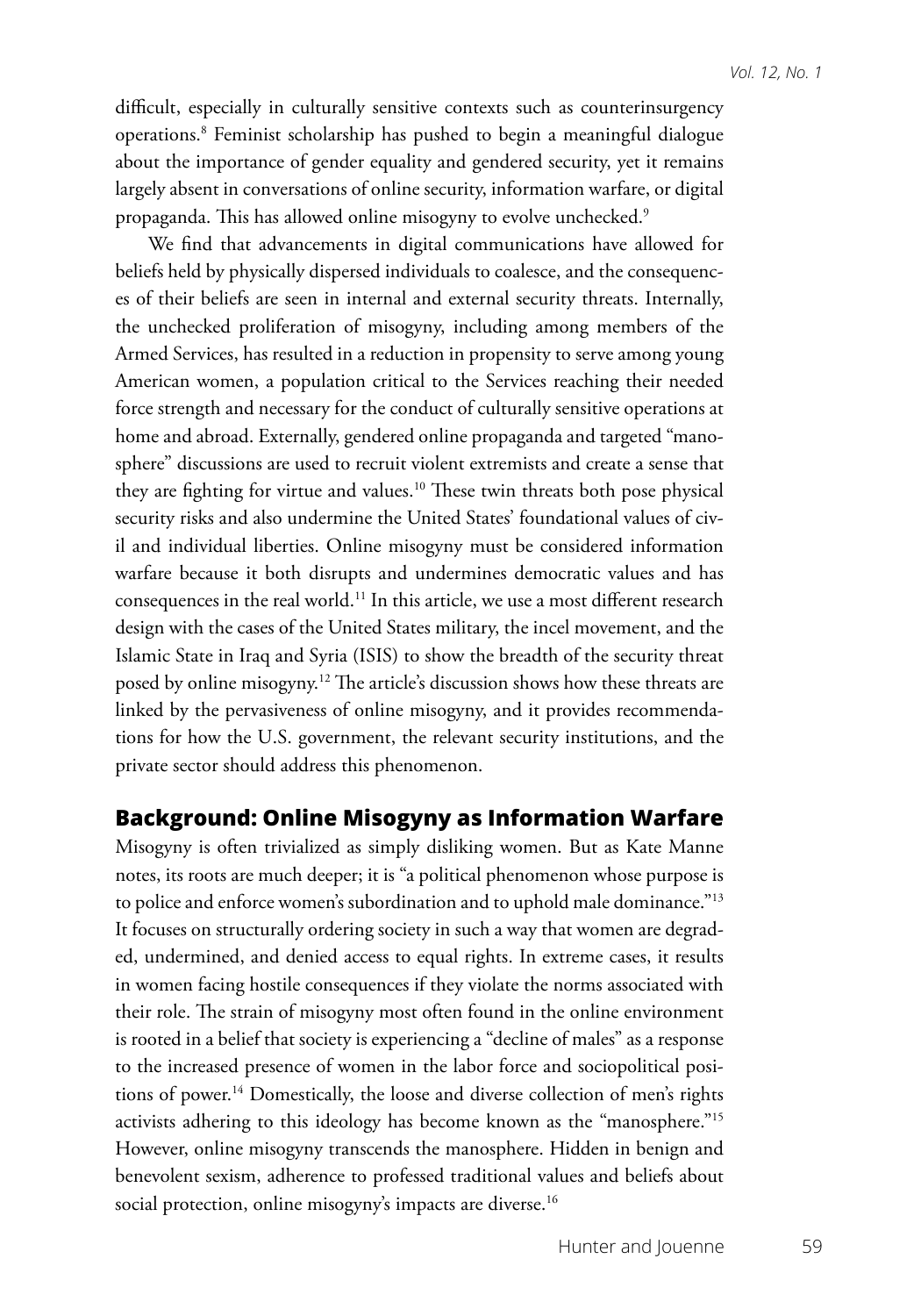A review of the literature shows two particularly dangerous aspects of online misogyny. First, the specific type of masculinity espoused in this propaganda is strongly linked to violence. The communal and connected nature of the online environment creates a space where individuals holding these beliefs convene, often leading to action in the real world. Second is the ability to propagate falsehood and pseudoscience in a continual and factual seeming manner. The platforms used to spread misinformation provide a sense of legitimacy. Taken together, they present a unique form of information warfare that poses a security threat to the United States.

### **Violent Roots of Hegemonic Masculinity**

Online misogyny communities are a particularly dangerous manifestation of information warfare because of how closely the form of masculinity practiced in these circles is linked to violence. Their beliefs on masculinity center on toughness, strength, power, and dominance and espouse a hierarchical ordering principle that views women as "less than" due to a rigid "gender system."17 This ideology creates rules of distinctive separation linked to beliefs about masculine and feminine norms, and it attributes higher value to things perceived as masculine. Men and women have distinct roles and places in societies, and it is a man's duty to engage in violence to preserve that order. It is important to note that gender norms and practices differ based on cultural differences.<sup>18</sup> However, the hierarchical gender system that results in violence is a constant across cultures. Though this belief system is often espoused through the language of honor—men being "just warriors" to protect women's "beautiful souls"—it is often manifested through less-than-honorable violence.19 This is exemplified in M. Christina Santana et al.'s finding that men who reported adhering to these traditional beliefs about masculinity engaged in sexual and intimate partner violence significantly more than those who did not.<sup>20</sup> Belief in men's dominance over women is also correlated with participation in larger-scale political violence.<sup>21</sup> Strong adherence to patriarchal values coupled with a belief that men are "tougher" than women creates what Karen Brounéus, Elin Bjarnegård, and Erik Melander describe as an "honor ideology."<sup>22</sup> Men who subscribe to this ideology are more likely to engage in violence specifically to counter gender equality norms and policies. Joshua M. Roose further expands on this linkage. He finds this ideology leads to beliefs that women's empowerment has left men victimized and discriminated against. They play out their anger and resentment through violent acts, justifying them as merely reclaiming the power they believe is rightfully theirs.<sup>23</sup> Online, men go to great lengths to create a persona steeped in the trappings of their views on masculinity. In analyzing identity performance in this space, Joseph A. Vandello et al. finds that there is a certain "precarious manhood" that is overacted when there is a perceived threat from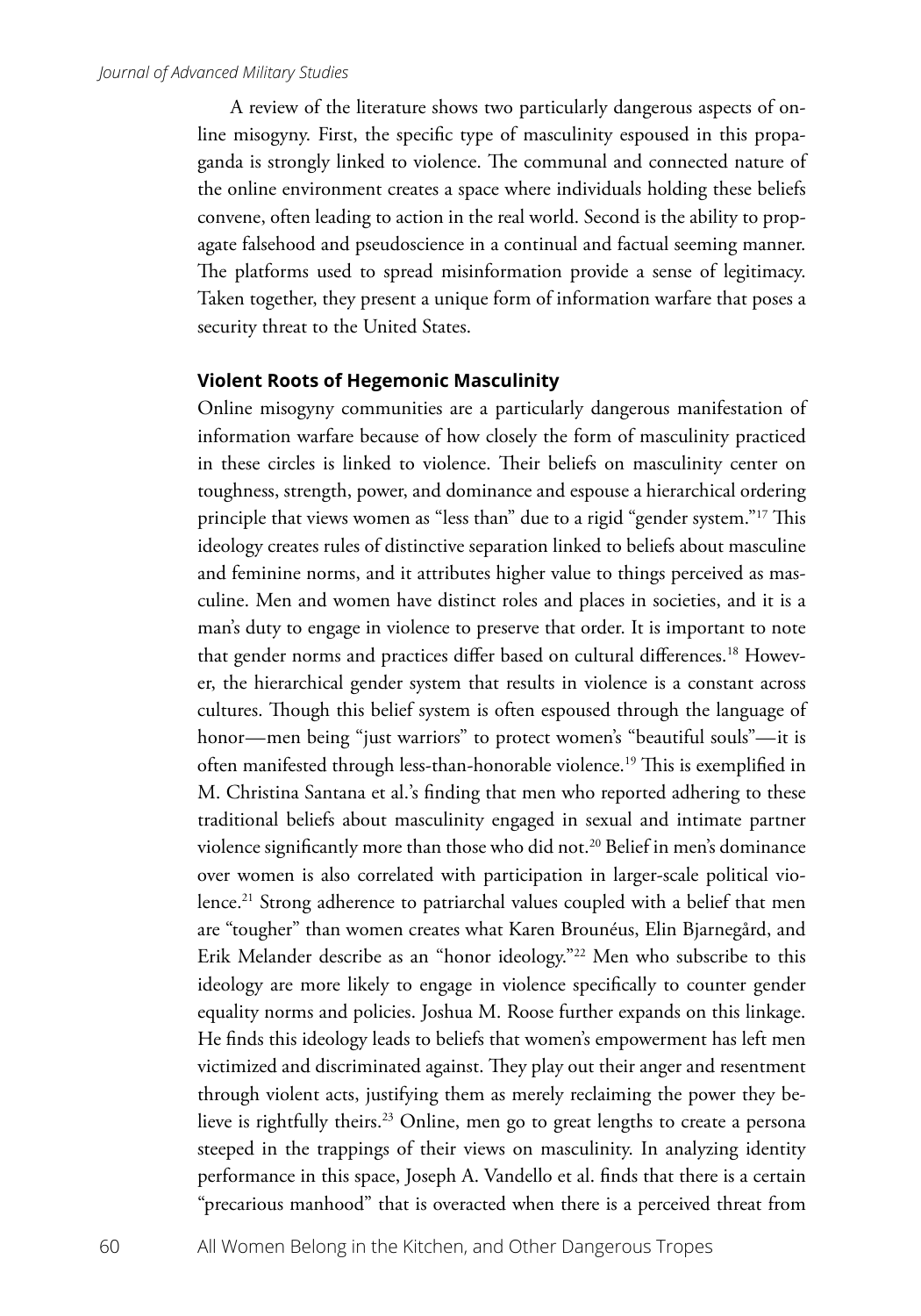advancements in women's rights or social position.<sup>24</sup> The degree to which violence—or speech inciting violence—is a result of this practice is proportional to the threat that men feel.<sup>25</sup> The more that men are pushed to believe that women are threatening what they view to be the "natural order," the more accentuated their violent reactions will be.

While individuals holding such beliefs are harmful to those in their immediate surroundings, the internet magnifies and accelerates these feelings, amplifying the damage that can be done. The internet is adept at facilitating political assemblages that unite around emotional involvement and ideals.<sup>26</sup> As Laura Bates notes, the internet adds a layer of social interaction to the users' experience and reinforces the density of their relationships.<sup>27</sup> It continues to move misogyny from a fringe idea to a ubiquitous feature of the online environment. During the past two decades, we have seen an uptick in radicalized violent organizations, hate groups, and other forms of misogyny on diverse social media platforms. Easy access to technology has increased misogynistic radicalization at a pace with which neither the security sector nor the law has kept up. The widespread recruitment that the virtual world has facilitated has moved misogyny into the information warfare domain.28 There is a lack of preparedness and coordination among government and private security agencies to mount an appropriate and proportionate response to this new threat. This protean threat is evolving in two related "war zones" with shifting and ill-defined borders: cyberspace and the information space.

### **The Firehose of Falsehood**

As the recent Capitol attacks on 6 January 2021 and President Donald J. Trump's second impeachment show, information is a political tool that encourages violence. Such violence inciting rhetoric is an example of Christopher Whyte's view of information warfare as a tool that threatens security through its disruption and undermining of democratic processes and values.<sup>29</sup> The threat posed not only harms women, but as will be shown, undermines the very foundations of the United States' principles. The threat posed by online misogyny is bolstered through the use of language. Online misogyny adheres to what has been dubbed the "firehose of falsehood" approach to disinformation propaganda, where lies are told often and confidently enough that they become adopted as truths.<sup>30</sup> The increased customization and specificity of individuals' online experience helps to accelerate the firehose of falsehood effect. As social media, search engines, and online chat communities work to personalize the experience for users, online echo chambers are created that reinforce false narratives to the point that they are accepted as truth.<sup>31</sup> This phenomenon is accelerated when information comes from official-sounding sources. Soroush Vosoughi, Deb Roy, and Sinan Aral found that false information spreads faster and is more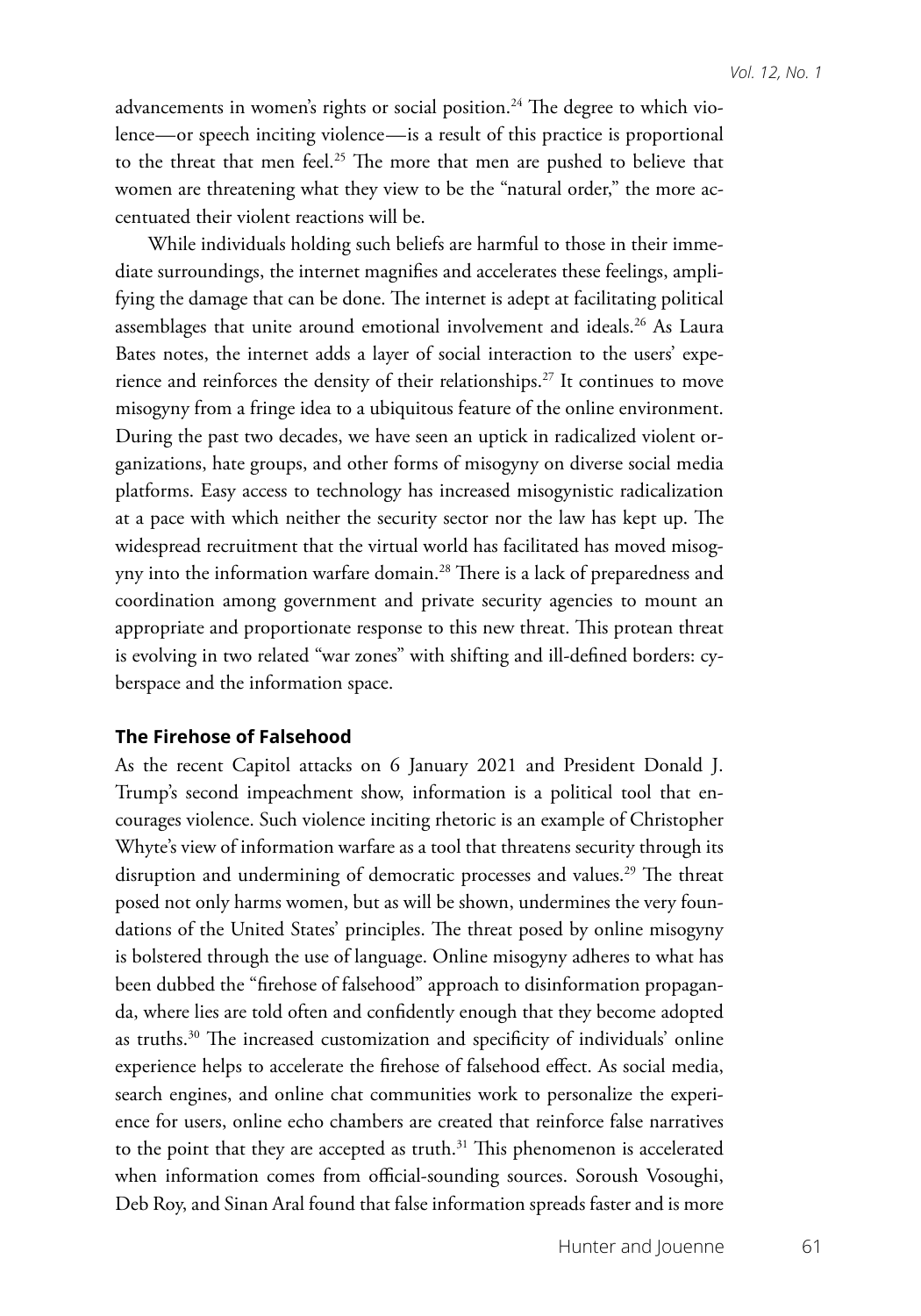quickly believed than truthful information online due to both the novelty of the information and the feelings of connection to the source.<sup>32</sup>

To strengthen the firehose of falsehood, official sources are often cited and are distorted to meet a false narrative. This is seen in examples such as the use of a discredited interpretation of the Pareto Principle arguing "20% of men get 80% of women" to general officers asserting that women are too delicate to be a part of infantry units.<sup>33</sup> In surveying the top four studies of actual fake news in the United States, John Corner finds that in the majority of instances, fake stories cite an official data source or official agency to attempt to lend credibility to their claims.<sup>34</sup> Yet in asserting their claims, the data is taken largely out of context or misused. An example of this is the use of a Centers for Disease Control and Prevention (CDC) national prevalence survey on intimate partner violence on incels.co to assert that "men are more likely to suffer intimate physical violence than women."35

Manipulation of official-sounding data serves to embolden misogynistic beliefs and recruit dissatisfied individuals. The official-sounding narrative allows for unfounded information to appear more truthful. The type of disinformation contained in the firehose of falsehood paints women as both victims (i.e., losing their real womanhood to overly feminist Western society) as well as perpetrators (i.e., responsible for the spread of COVID-19 or the loss of military effectiveness). This dual narrative results in a compounded negative view of women. Social media has created a platform that has given these views a sense of legitimacy and fueled public debate.<sup>36</sup> This gendered disinformation creates a security threat through both pushing women out of the formal security sector and providing justification for violence against those who hold values of egalitarianism.

## **Methods and Hypotheses**

We use a most different research design to show the far-reaching and diverse impact that online misogyny has on national security. The United States military, the incel movement, and ISIS are diverse organizations, with missions, ideology, and in-group practices that differ greatly. ISIS represents a direct threat to the physical security of U.S. interests while the incel movement undermines democratic norms and values of equality, and the military is responsible for protecting U.S. national security. They do, however, have similarities. They are male dominated and have historical anti-women biases that are both formal (i.e., legal restrictions on the jobs women in the military are able to hold) and informal (i.e., biases against women being in nontraditional roles). Yet, one similarity is striking—they all rely on the online environment as a primary communication tool, making them susceptible to online misogyny. The experienced consequences of online misogyny represent the varied ways in which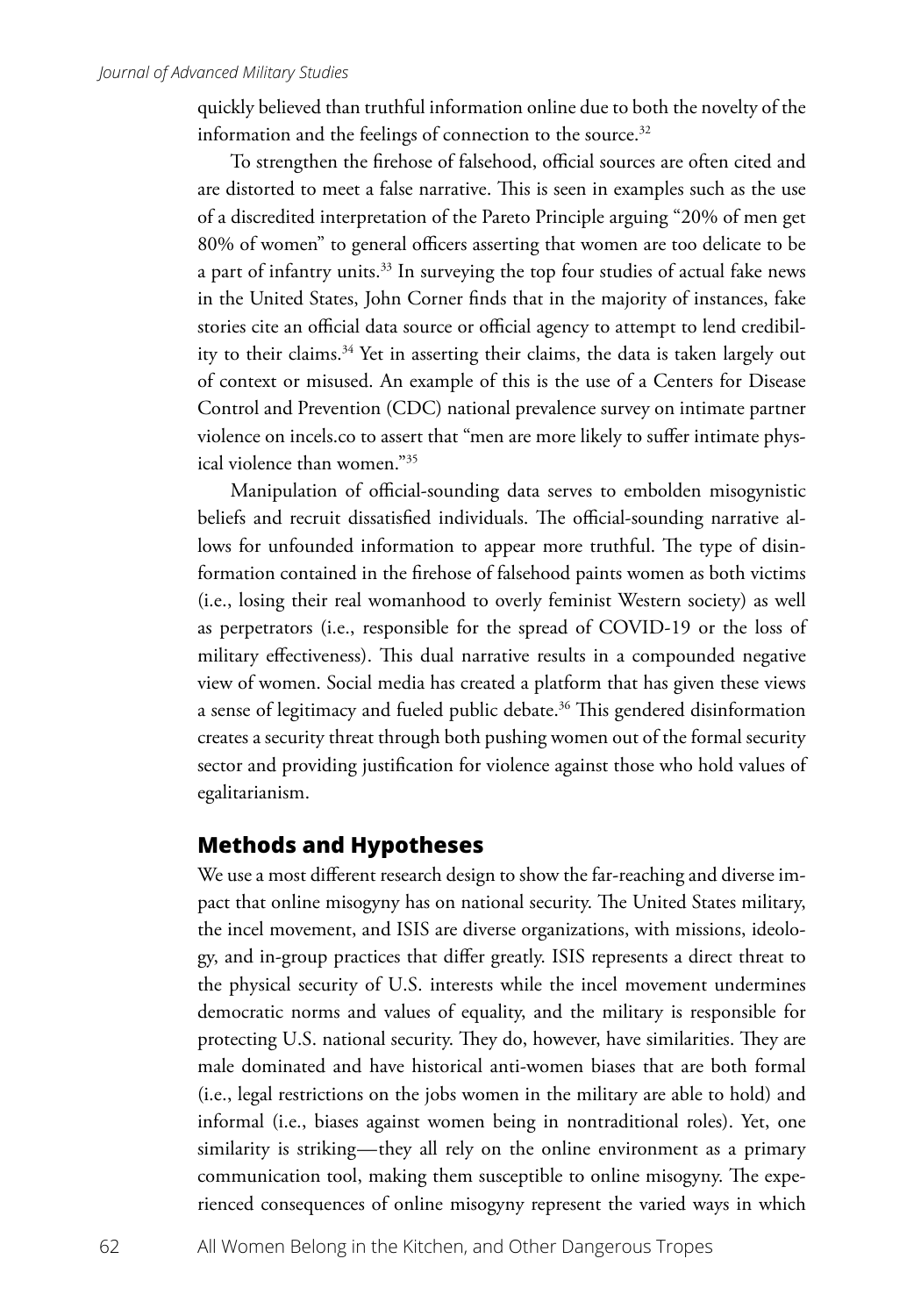information warfare harms U.S. security. The case of the military represents a threat via omission. It shows how misogynistic speech and propaganda harms the United States through excluding or omitting certain groups from the security sector. This omission makes it easier for violence to be enacted against the continually underrepresented group. The continued cycle of rhetoric and abuse has left the United States in a vulnerable position. The incel movement and ISIS represent threats through commission. Misogynic rhetoric incites individuals to engage in violence in a way they would not absent the gendered rhetoric. Though the types of security threats appear dissimilar, it is important to study them collectively because the driver of the security threat is the same—and mutually reinforcing. The gendered rhetoric used to incite violence has largely slipped through the cracks of the traditional security apparatus, making the United States and its interests susceptible to attacks. However, the diverse perspectives needed to address this security concern are being pushed out by the very same phenomenon. We need more women's perspectives in security to fully address the gendered nature of violent extremism, yet online misogyny is pushing them out of the security sector. While anti-women sentiments have existed long before the internet, the online environment has accelerated its spread and helped to grow its reach.

Using a most different research design in this case shows how sizable of an impact online misogyny has on security. As Carsten Anckar notes, most different designs are beneficial for isolating phenomena that interact with diverse systems in potentially different ways but ultimately have a common outcome.<sup>37</sup> The ubiquitous nature of online misogyny is such a phenomenon. It is not limited to one group. A survey of U.S. social media posts found that more than one-half contained misogynistic content, even if not explicitly part of an explicit anti-woman group.<sup>38</sup> A most different design is also important for identifying a set of solutions that can impact multiple problems simultaneously. As the article will show, policy and practice interventions that address the dangers posed by the manosphere have impacts that address multiple security concerns. Such interventions are not only resource efficient but also address a root cause, leading to more lasting change.

We tested two hypotheses to determine the relationship between online misogyny and national security.

*H1: Online misogyny makes recruiting into the military more difficult H2: Online misogyny intensifies violent tendencies of radical groups* 

H1 tests the internal security threat that online misogyny poses. Recruiting women is vital for national security, both to meet needed recruiting numbers and to ensure the military has access to the skills it needs for current and future conflicts.39 If this hypothesis holds, we will see a reduction in women's pro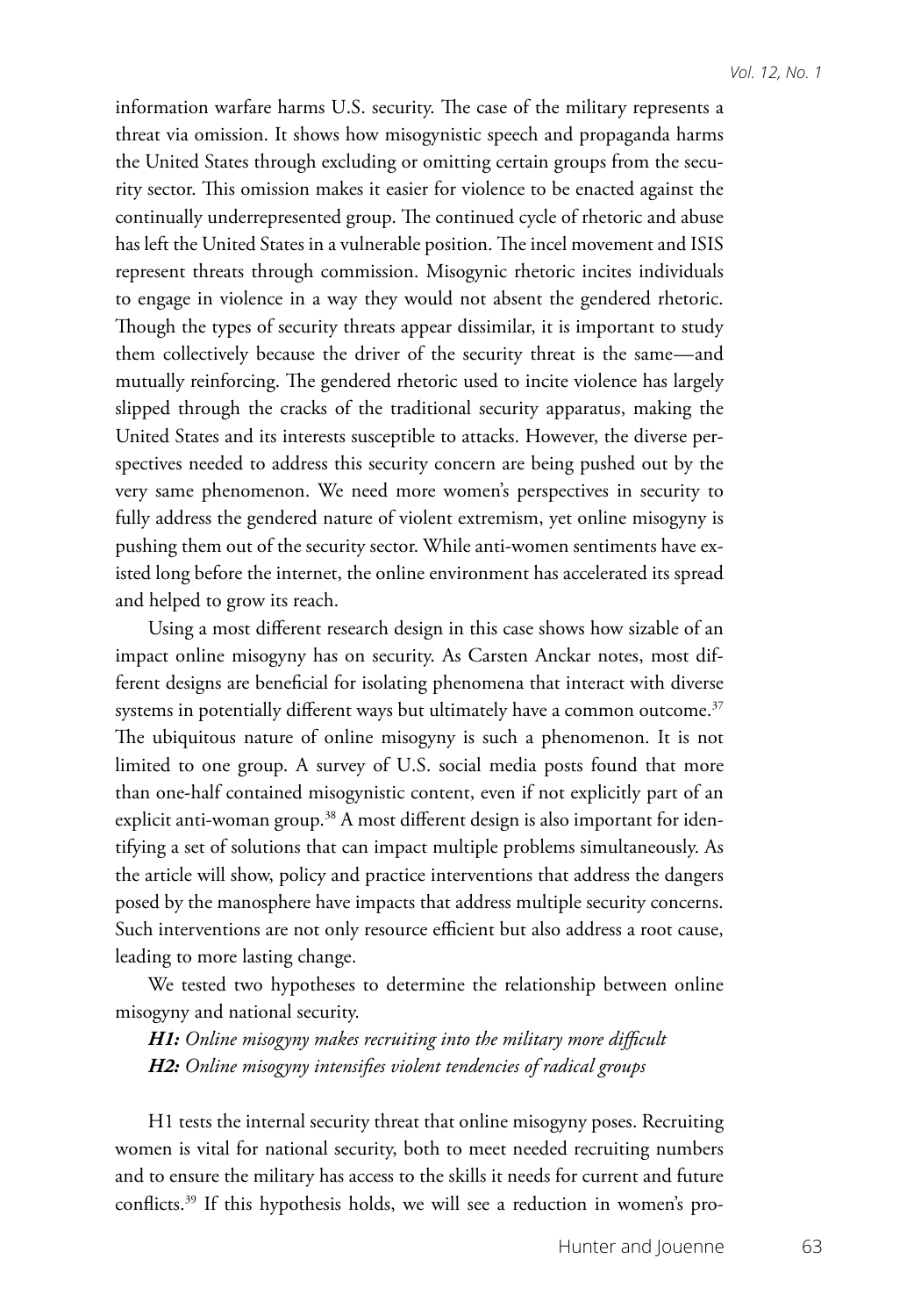pensity to serve and/or a higher rate of attrition for women once they join the Service as a result of online misogyny. H2 tests the external security threat of online misogyny. The strong link between hegemonic masculinity and violence leads to physical insecurity for the United States and its interests abroad. If this hypothesis holds, we will see an uptick in violent attacks as a result of online misogyny.

Research to test H1 was conducted through focus groups of active duty military servicemembers. Focus groups were conducted between 2015 and 2019 during one author's tenure on the Defense Advisory Committee on Women in the Services. They were conducted each spring on bases representing all five Services (Navy, Marine Corps, Army, Air Force, and Coast Guard). Participants were divided by rank (junior enlisted, senior enlisted, and officer) and gender to create an environment that was conducive to free and honest discussion. Focus group protocols were grouped into three main categories: propensity to serve, recruitment and retention, and beliefs about belonging. Each focus group was also given a miniature survey to capture demographic information, including years of service and plans for retirement/separation. All data collection instruments were ruled exempt by ICF's institutional review board with concurrence from the Department of Defense's Office of the Undersecretary of Defense for Personnel and Readiness to ensure protection of human subjects. Focus groups were transcribed by a contracted ICF research team. Analysis of transcribed focus groups was undertaken by a diverse team without existing conflicts of interest. Content review was done during a period of four weeks with weekly meetings for discussion of leading emergent themes and to ensure inter-rater reliability. A total of 2,834 individuals participated in focus groups. The gender breakdown was 44 percent identifying as women, 52 percent identifying as male, and 4 percent declining to identify. Thirty-two percent of participants were officers and 68 percent enlisted. Women and officers were oversampled to ensure diversity in opinions. H2 was tested through discourse analysis of posts by ISIS and the incel movement. Discourse actively constructs the social world. Discourse analysis allows us to gain insight into social interaction and motivation for action, as discourse creates a world that appears as real or true for the writer as the physical world around them.<sup>40</sup> The authors coded posts from incels.co, from March–June 2020. The incels.co forum is host to more than 12,000 members. We analyzed a 500-message sample, representing a crosssample of key subforums on incel.co. The keywords "women," "femoids," "foids," "deserve," "die," and "violence" were evaluated for frequency and nature of occurrence. We also coded the interrogation of Alek Minassian, perpetrator of an attack in Toronto, Canada.<sup>41</sup> This provided the authors with insight into slurs or speech that were not explicitly violent yet signaled violent intent.

Additionally, we coded articles from three newspapers: *Al-Naba*, *Dabiq*,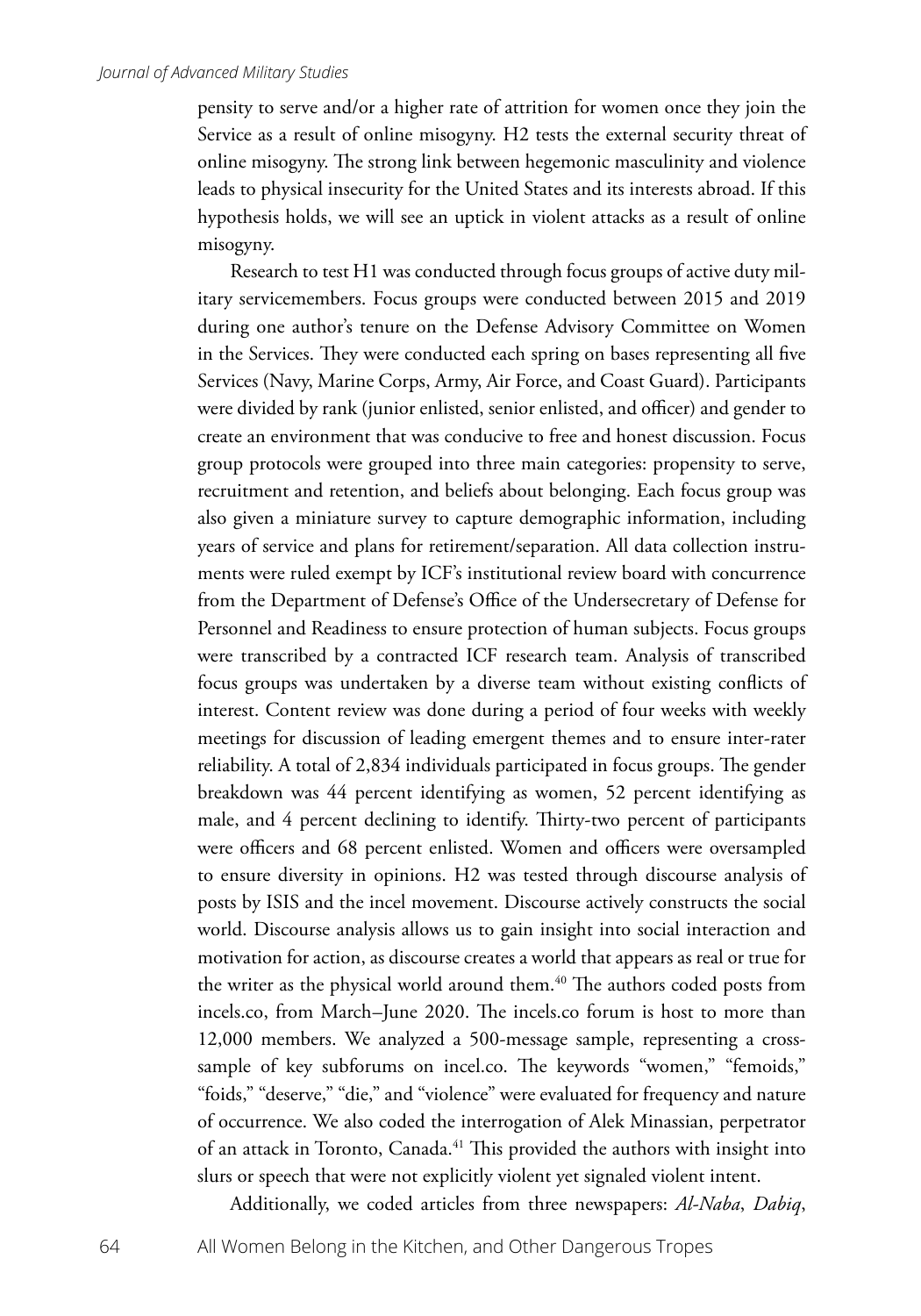and *Al-Rumiyah* from 2014 to 2020. These outlets were chosen based on the size of their readership, the frequency of publication, and their role as recruitment tools by ISIS. *Al-Naba* is a weekly newspaper published since 2014 by ISIS. *Dabiq* is an online magazine, which ran from 2014 to 2016. *Al-Rumiyah* replaced *Dabiq* in September 2016. They serve as the primary recruitment tool for new members. The articles extracted from those outlets are therefore assumed to be representative for propaganda contents of the Islamic State and serve as appropriate objects for the analysis. Articles were coded for gender roles (how men and women were portrayed), incentives for committing violence, and descriptions of those who engaged in violence.

## **Findings**

### **Testing H1—The Internal Threat: Shutting Women out of Security**

The relationship between misogyny and the U.S. military is not a new development. The military has and continues to be criticized as an overly white, male institution whereby both through commission and omission women have been marginalized.<sup>42</sup> However, prior to the advent of the internet, the impact of misogyny was more limited. The prevalence of the online environment has accelerated and elevated the impact of misogyny. The direct impacts of institutional misogyny have been persistent and violent. From the Tailhook scandal to the murder of Army Specialist Vanessa Guillen, women within the military have directly suffered the results of institutional misogyny.

While the existence of misogynistic expressions as part of military culture are nothing new, the online environment is leading to new expressions and more far-reaching impacts. No longer confined to the barracks or isolated events, young recruits (or potential recruits) are being exposed to these sentiments earlier and more frequently. The nature and degree of exposure has resulted in different types of outcomes. In addition to the direct threat to women, there is also an impact on propensity to serve. Social media is a primary medium used by young people to gain information about their future careers.<sup>43</sup> Even beyond career searching, American teens spend approximately nine hours per day consuming digital media.<sup>44</sup> Given the prevalence of digital communication to youth, it is nearly impossible for them not to engage with some form of misogyny online. The result is a reduction in the talent pool from which the military can draw.

Analysis of focus group transcripts finds support for H1: online misogyny was a key factor in women's decision to either not join or to leave the military. We found two primary causal pathways linking online misogyny to military recruitment and retention challenges. First, there were direct misogynistic attacks from male servicemembers against their female counterparts. These attacks were often perpetuated by male members of women's units and led to hostile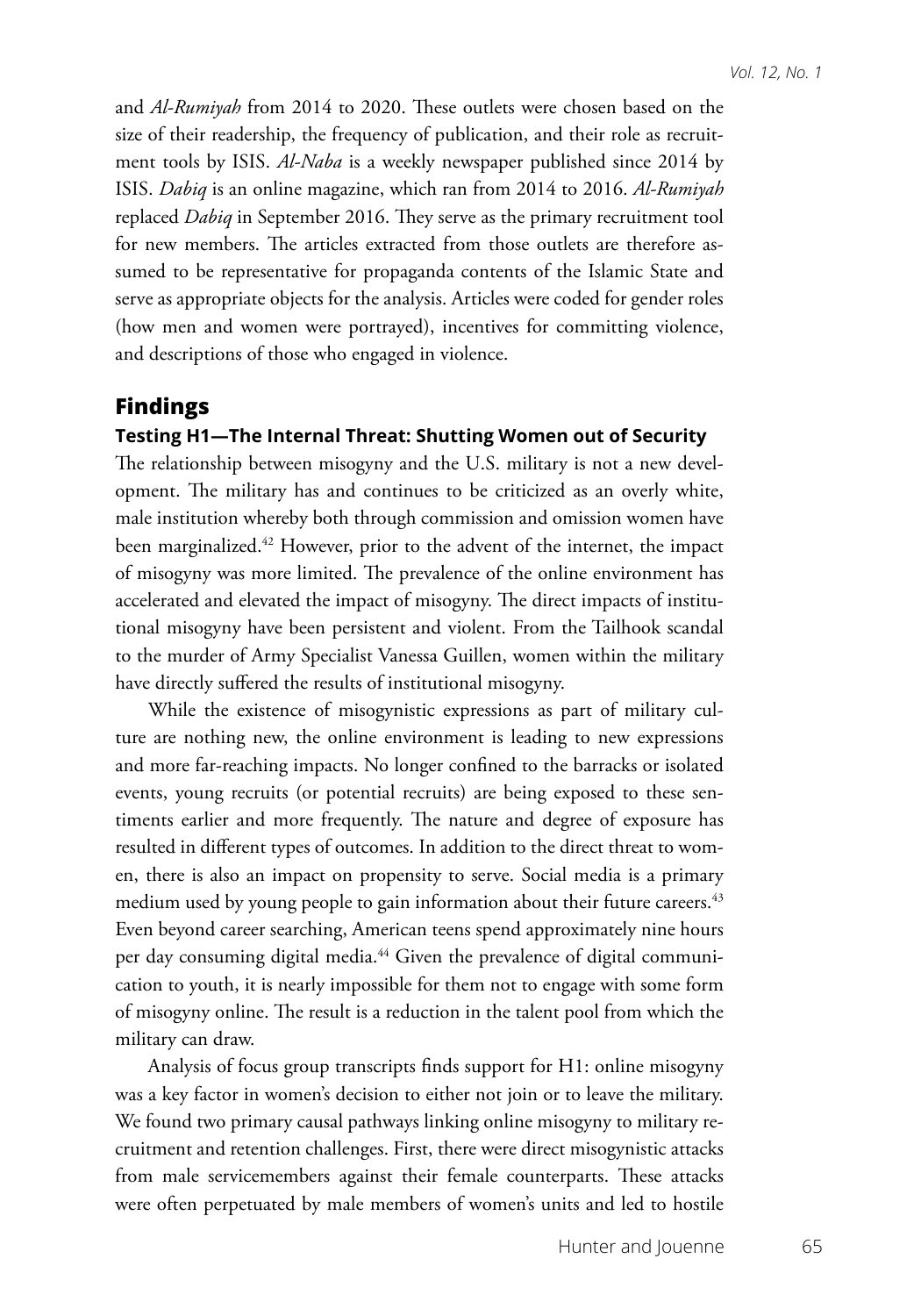workplaces and reduced retention. Second, there were generalizations made by military groups or pages online about the character and necessity of women's service in the military. Though less targeted, the nature of the messenger in these instances elevated the impact of this pathway.

### **Personal Attacks from Unit Members**

Like all Americans, servicemembers often use social media to share their personal life, posting photos from vacations and celebrating life's accomplishments. Many focus group participants discussed how social media is the primary way to stay in touch with physically distant friends and family. However, it has also become a means by which women are being harassed and targeted. Most commonly, servicemembers described social media as a medium by which senior men were able to harass more junior women. As one junior enlisted member noted:

> You can't say no to their friend request because you don't know if this is an official request or something else.<sup>45</sup>

Most junior women in focus groups expressed being uncomfortable with at least some of the comments that their senior male "friends" made on their posts or comments. Another junior enlisted woman noted:

> It made me uncomfortable the way he was always talking about my body . . . sexualizing it, talking about the things he liked . . . all of a sudden I was no longer a [servicemember] but a piece of meat.<sup>46</sup>

Women reported feeling uncomfortable or unable to report these issues, since the perpetrator of the harassment was often in their direct chain of command. The net result is women leaving the Service due to a feeling a lack of belonging and a lack of belief that their concerns will be adequately addressed. In the miniature survey accompanying focus groups, women outpaced men nearly 2:1 in saying they were planning on leaving the Service as soon as they were eligible for separation. The disparity was even greater for officers, with only 15 percent of women saying they had plans to stay in past their initial obligation, compared to 62 percent of men. The majority of servicemembers participating in focus groups cited the discomfort they felt online as a primary factor in their decision to leave the Service.

Personal online attacks were not isolated to social media "friends." Women often reported that photographs of them from official events—whether their personal command image or official pictures from unit functions—were used maliciously in the creation of memes and shared online. The rhetoric used in these memes discussed rape and murder, evidence of the link between the type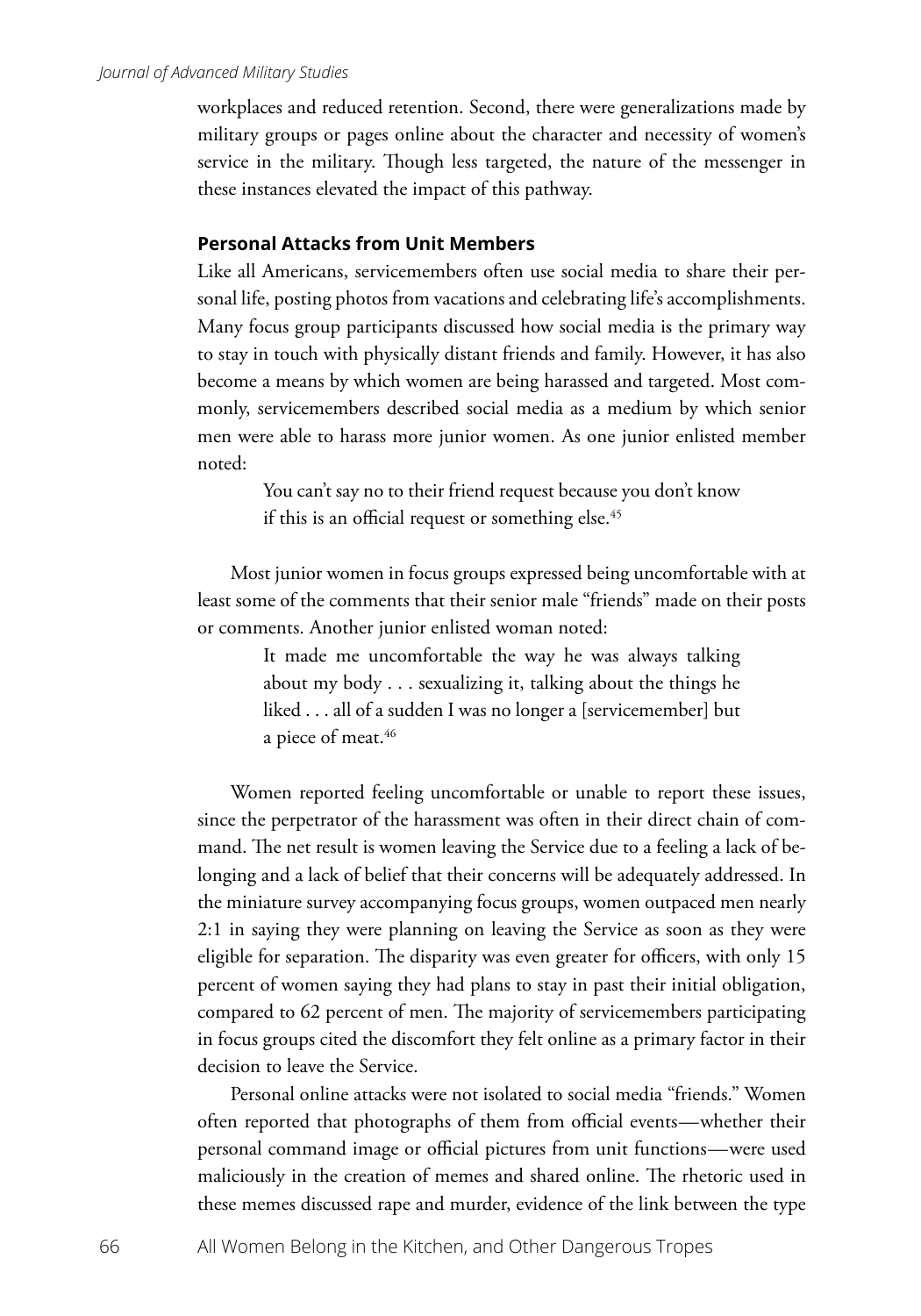of masculinity performed by individuals engaged in online misogyny and the potential for violence. This rhetoric has intensified as more women have entered the Services. It is likely that women in the military are experiencing a backlash in response to their perceived challenge to the masculine status quo. $47$  The most prominent instance of this was the Marines United scandal.<sup>48</sup> Though Marines United received prominent media coverage, this phenomenon was widespread. Several woman officers who participated in the focus groups reported having had at least one official photograph taken and turned into a meme. It is important to note that these social media posts persist despite the Services having guidelines for all unofficial postings. For example, Marine Corps guidelines include content that "is defamatory, threatening, harassing, or which discriminates based on a person's race, color, sex, gender, age, religion, national origin, sexual orientation or other protected criteria" as punishable under Article 92 of the Uniform Code of Military Justice (UCMJ).<sup>49</sup> That such posts continue suggests that individuals believe that the guidance is unenforceable, or that leadership does not care to address it.

The fear of continued attacks on social media has negative impacts on women's propensity to serve. As one female officer noted:

The recent Marines United scandal . . . was very discouraging.

. . . If I was thinking of joining, I would maybe look at something else.<sup>50</sup>

Women servicemembers saw this as not only impacting them but the future of the Service. In discussing her experiences with being attacked online, a female officer noted:

> For me it is too late, but that sexual stuff is everywhere. I would not let my daughter join with all that.<sup>51</sup>

The military relies heavily on currently serving members for recruitment. In 2019, 80 percent of new enlistees had a family member who had served in the military.<sup>52</sup> Online misogyny is not only harming the current force, but it has the potential to harm the force for generations to come.

### **How Military Social Media Pages Represent Women**

Focus groups almost unanimously noted that social media was a means by which the Services could—and should—share official information with their members as well as communicate with the public about military life. More than 66 percent of new recruits cite the Services' social media as a primary source of information they referenced prior to going to their initial training.<sup>53</sup> The increased prevalence of official command social media pages is a clear attempt by the Services to speak directly to the younger generation in the way that is most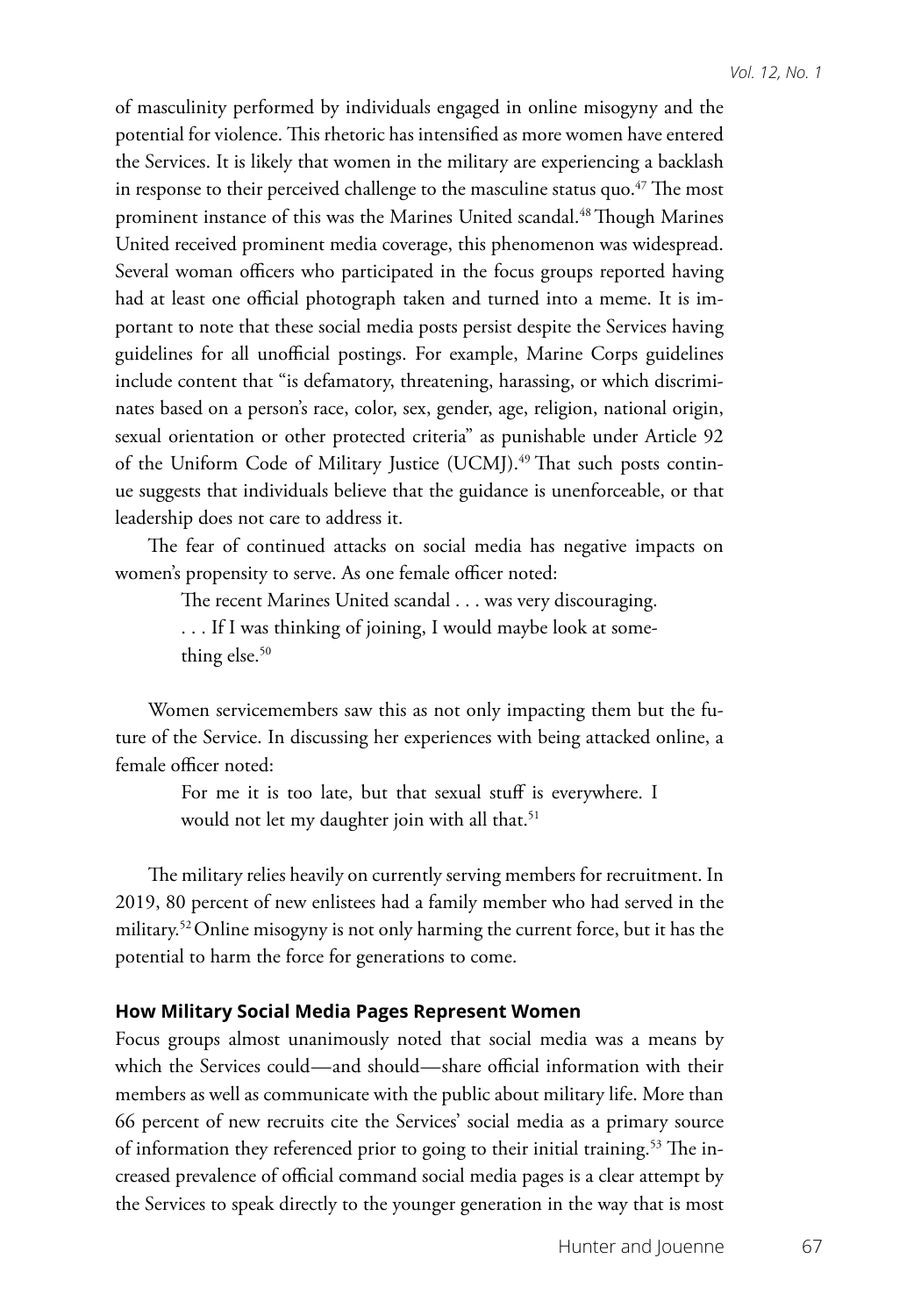#### *Journal of Advanced Military Studies*

effective for them. The official nature of these pages exemplifies the impact of an official messenger perpetuating damaging information. From the official Marine Corps' Instagram page posting "Saturday Is for the Boys" under a picture of infantry Marines, to the Army having less than 1 percent women represented in official social media, the notion that men are the ideal warfighter continues to be perpetuated by official sources.<sup>54</sup>

The consequences of this can be seen in women's beliefs about their service. When asked directly about their feelings on service and the pathway to serving, most women participating in focus groups indicated that the representation of service women on social media *discouraged* them from serving. As one enlisted woman noted:

> As females, we are doubted immediately. For males, it is "At least you tried." For females . . . the way they represent us we know we are going to be doubted up front [when joining]. Most people just don't want that.<sup>55</sup>

For those who chose to serve despite feelings that they did not belong, the majority felt dissuaded from serving in combat arms jobs because the Service had portrayed them as belonging exclusively to men. As a senior enlisted woman noted:

> I went back home as a recruiter's assistant. . . . There was a girl who wanted nothing more than to be in a [combat occupational specialty]. I heard [the stereotype] echoed by the recruiter. He [said], "Do you know what this is going to entail?" He was doubting her mental strength. Echoing what he heard about women not being able to do the job.<sup>56</sup>

Many servicemembers feel that there is no way that this can be overcome by current leadership. As one officer stated:

> It's crazy. . . . You get [online and see inappropriate posts] on [my Service's] Facebook page, and what can you do about it because every day it's something new, and in the comments people feel like they have the rights to express all their nasty feelings . . . [these pages] have propped up people who feel the need to express everything before they think about it and don't realize how many women see what they post.<sup>57</sup>

Social media was also largely responsible for misinformation being spread about women's ability to meet physical standards for service in combat arms roles and the impact that women were having on the effectiveness of these units. When asked directly about their biggest concerns, most male servicemembers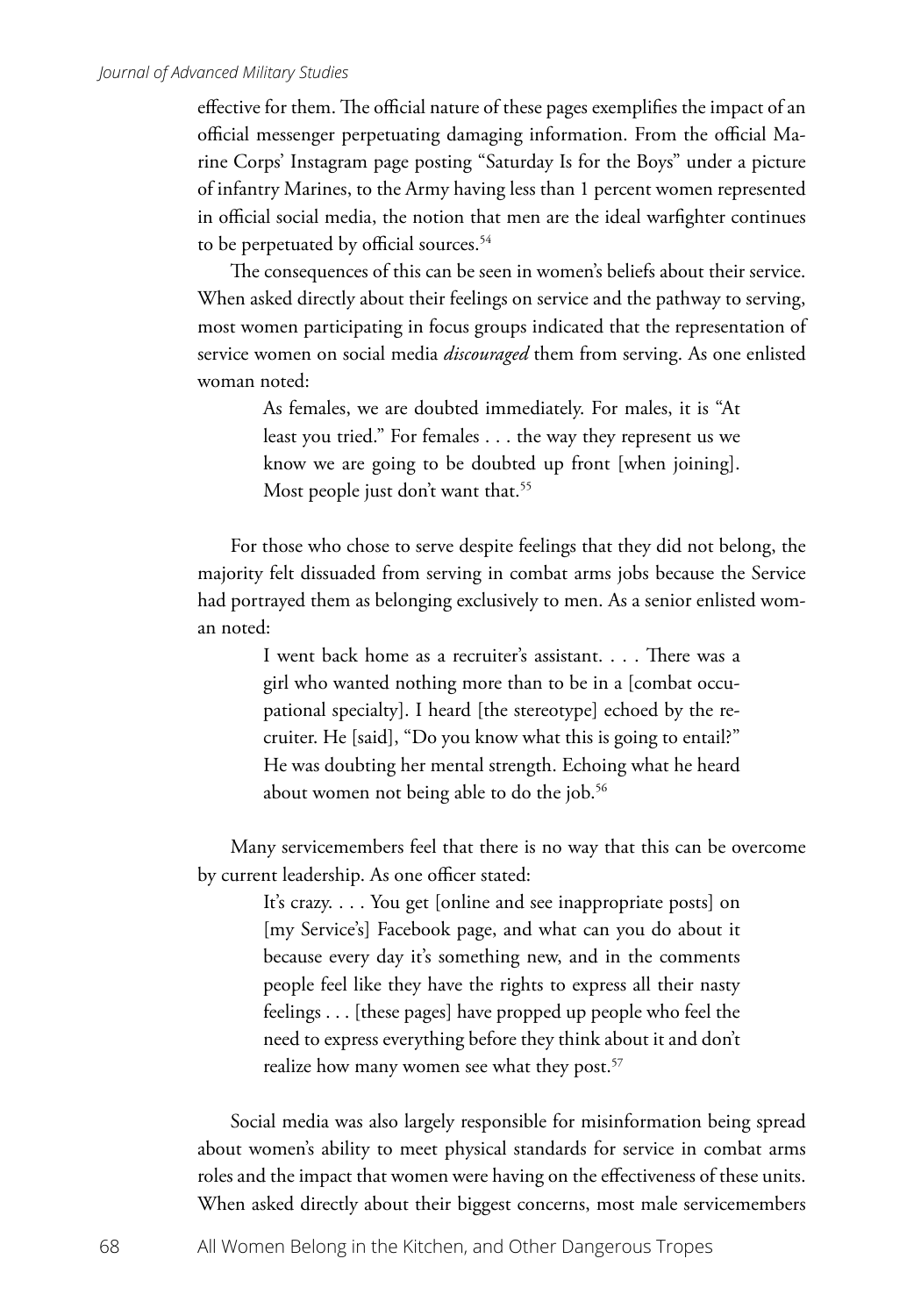responded that they believed that standards were being lowered to accommodate a "social justice" agenda at the expense of military effectiveness. But when asked why, none could point to an official source. One junior enlisted man noted:

> I read that on the military.com source. But I haven't heard anything else more reputable. I haven't heard commanders say anything, so I believe military.com.58

A senior enlisted man noted:

I've seen more articles from Facebook about what's going on in [my Service] than from my own command.<sup>59</sup>

Women servicemembers recount the impact that the perpetuation of social media misinformation has on their careers. One junior enlisted woman in a ground combat specialty noted:

> When we were integrating, they were like, "Standards are going to go low," and I've heard men in our unit talk about [physical fitness] standards, and they are jealous, like, "The females have low standards and I want that." It's just too much. They don't trust me and there is no way I can get them to believe I am doing the same work as them.

Despite all occupational specialties being open to women, and the Services creating gender integration implementation plans to recruit and retain more women, online misogyny is harming the ability of the Services to recruit and retain this needed demographic. Women remain less than half as likely to join the military as men, and when they do join are 28 percent more likely to leave the Service and are promoted at lower rates than their male counterparts.<sup>60</sup>

## **Testing H2—The External Threat: Online Misogyny to Promote Violence**

A focused backlash against "modernization" is increasingly being used by violent extremists.<sup>61</sup> A particular aspect of modernization that these groups target is the increased role of women in sociopolitical life. They cast feminism and the Western lifestyle as the enemy to promote the use of violence. Traditional gender norms create a very simple frame through which to view the world, and the online environment allows for the amplification of ideology that leads to violence.

To test H2, we analyzed the rhetoric of the incel movement and ISIS. We find support for online misogyny intensifying the likelihood of violent attacks by these groups. This is seen through two primary mechanisms. First, the online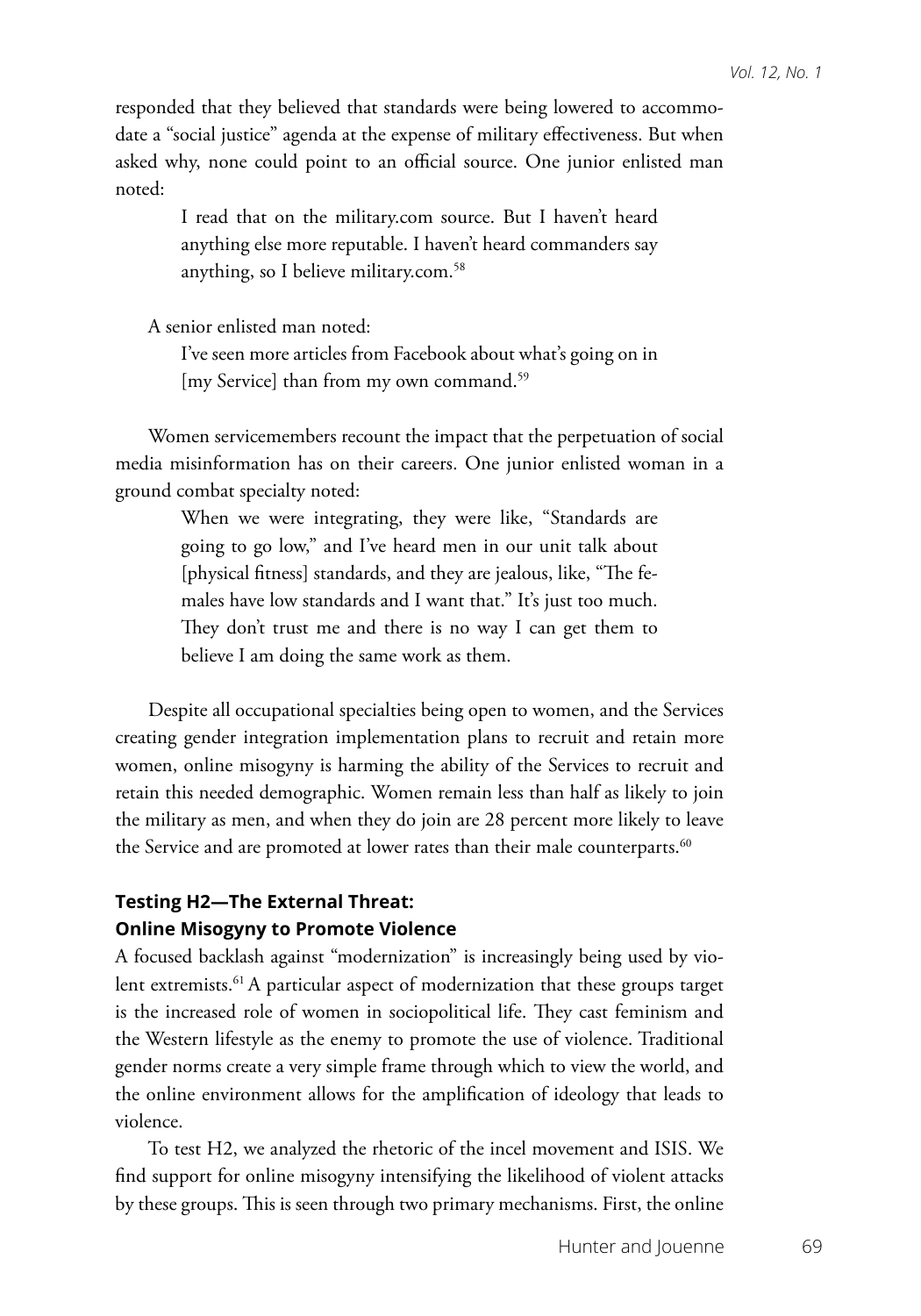environment intensifies individual feelings of resentment over what they believe is lost power and provides an impetus for collective violence. And second, there is a call back to "traditional" norms as justification for men's dominance over women. The imagery of purity, honor, and duty surrounding this rhetoric further intensifies the frequency and intensity of violence.

### **Regaining "Lost" Power**

Online misogyny shifted the incel movement from a platform for discussion on the negative impacts of rigid gender norms to a forum for radicalization into violent action.62 Central to the incel movement's rhetoric and beliefs is the idea that women are superficial beings who are only attracted to "genetically superior men" (referred to as "Chads").<sup>63</sup> The belief that women "stole" power from men has spurred physical attacks. Elliot Rodger, author of the 133-page "Manifesto on Women," conducted one such attack. Rodger shot eight people in Isla Vista, California, in 2014 before killing himself. Since Rodger's attack and the proliferation of his manifesto, there have been four copycat attacks: Chris Harper-Mercer (Umpqua Community College shooting in Los Angeles, California), William Atchison (Aztec High School in Aztec, New Mexico), Alek Minassian (van attack in Toronto, Canada), and Scott Beierle (hot yoga shooting in Tallahassee, Florida).<sup>64</sup> The rhetoric of these attackers shows the connection between the belief that power has been taken from them and the need to commit violence to right this injustice. As Alek Minassian posted on his Facebook page just before his attack:

> Private (Recruit) Minassian Infantry 00010, wishing to speak to Sgt 4chan please. C23249161. The Incel Rebellion has already begun! We will overthrow all the Chads and Stacys! All hail the Supreme Gentleman Elliot Rodger!<sup>65</sup>

Incel forums promote the belief that women should be submissive to the natural power of men, and men should be able to exert their physical dominance and have sex without being rejected. Discussing familial relations, this is seen in patriarchal dominance:

> I'm more for Nathan Larson's version where the families are an individual entity and in that family the father decides where his daughter goes. I.E [*sic*] the father decides who the female marries to, and this can be at any age. The father, being the head of the household and the creator of the daughter, should also decide where she goes (as long as its [*sic*] monogamous, same race, heterosexual etc.).<sup>66</sup>

When society rejects them, they blame Western feminism for undermining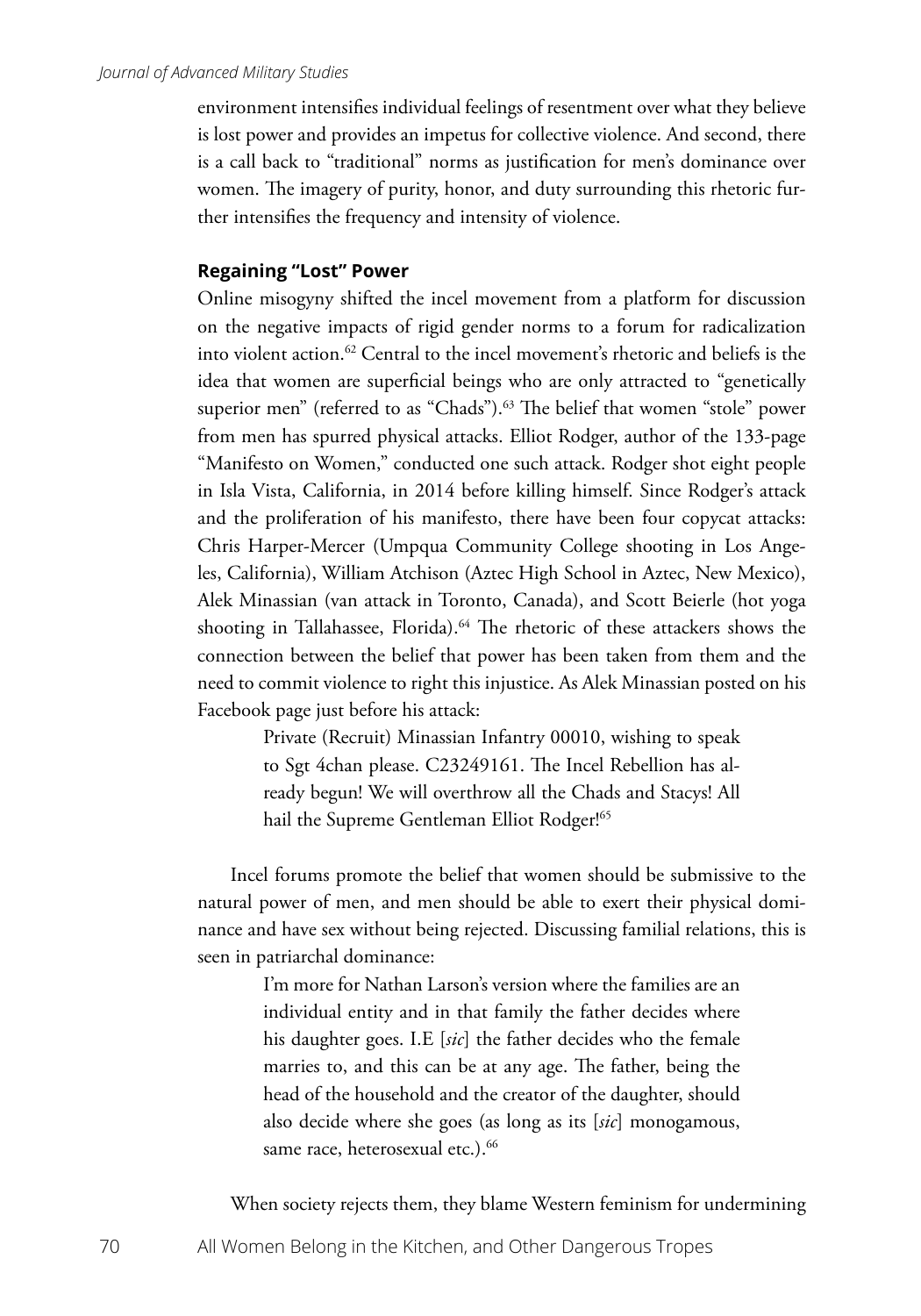the natural order.<sup>67</sup> Their rhetoric quickly turns to celebrating violence in this regard:

> Everytime i [*sic*] see on the news a woman that was raped, killed and whatnot. I just applaud the based one who took the time and effort to dispatch such useless garbage in the world.<sup>68</sup>

While their online rhetoric may sound abhorrent, the security threat comes from its translation into the physical world. In his own words during his interrogation with a police officer from the Toronto Sex Crimes Unit (identified in the transcripts as "THOMAS"), Alek Minassian explained how his participation on forums spurred him to action. The online environment was attractive because of the "style of conversation" of the members who shared his opinions and access to individuals like Elliot Rodger who he admired:

- MINASSIAN: I felt kind of proud of [Elliot Rodger] for his acts of bravery.
- THOMAS: Okay alright and what about how you started to . . . change your thinking? Was any of that going on [in your conversations]?
- MINASSIAN: I was starting to feel . . . radicalized at that time.
- THOMAS: When you say radicalized what do you mean by that?
- MINASSIAN: Meaning I felt it was time to take action and not just sit on the side lines and just . . . fester in my own sadness . . .
- THOMAS: Right but then as you got to know Elliot [Rodger] and understand his . . . mission and what he had done you began to become radicalized in terms of your thought process.69

Minassian goes on to discuss how his violent actions were celebrated in the online environment:

> MINASSIAN: Yes [after the attack] quite a few people . . . were congratulating me.

THOMAS: Okay.

MINASSIAN: And in fact I remember there was one poster who said he was from Edmonton and he would be planning a similar uprising in November . . . of this year.

THOMAS: Of this year, okay, okay and what ah specifically did he say in terms of what he was going to do?

MINASSIAN: He said . . . hey thanks man . . . you you've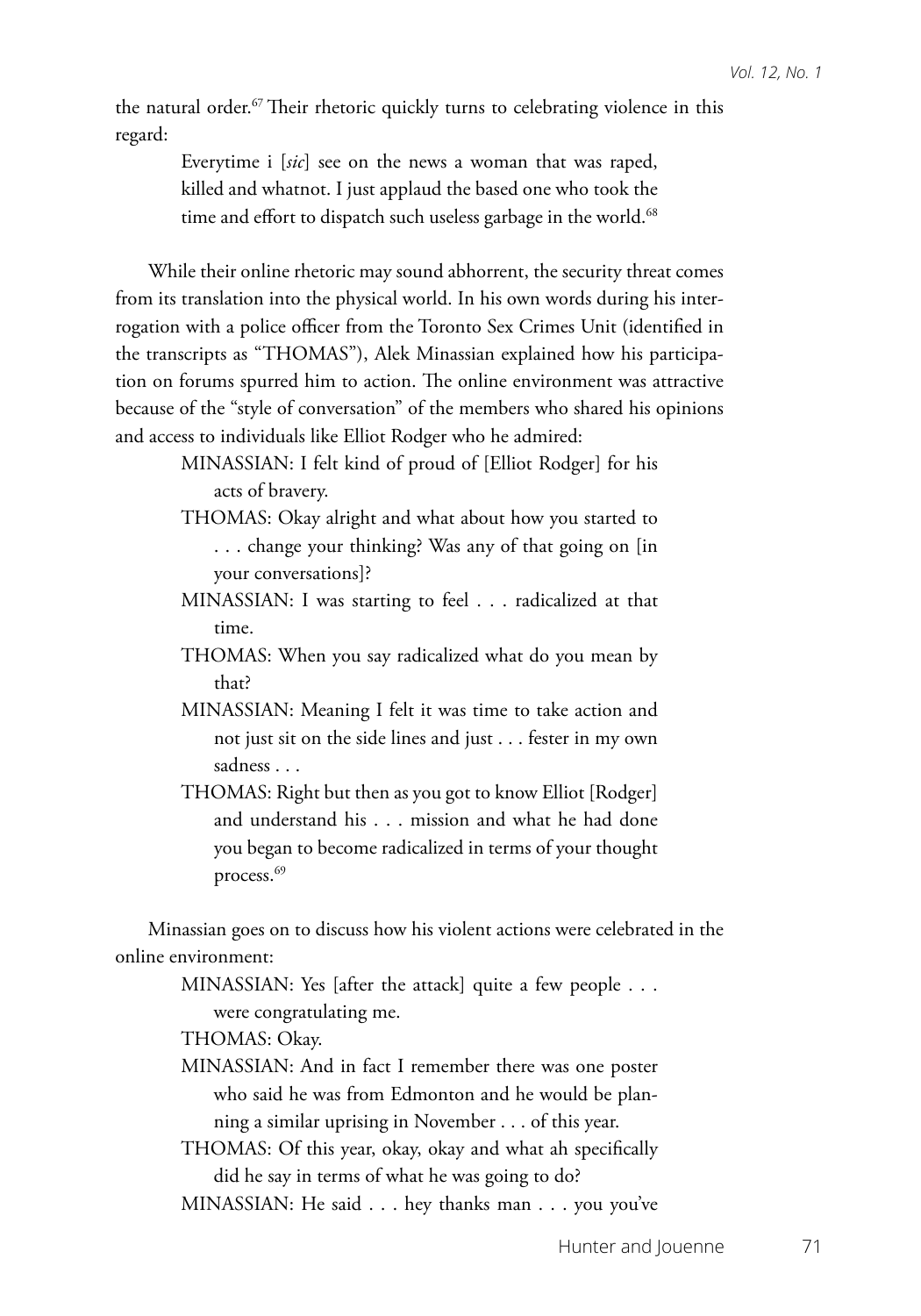given me great inspiration, November 15 Edmonton the continuation of the rebellion.70

The amplification of misogynistic sentiments in the online environment has spurred direct violence. The case of the incel movement shows how the combination of the particularly violent form of masculinity practiced, coupled with the legitimacy granted by online forms has deadly consequences.

### **Return to Traditional Societies of Order, Honor, Duty, and Purity**

ISIS frames itself fighting against the Western oppression of Muslim populations and aims to create its own political system across boundaries. More than 140 violent attacks have been claimed by ISIS, making it one of the deadliest terrorist organizations.

Most analysis of ISIS's propaganda and discourses focus on its rejection of the Western lifestyle. Most gendered analysis of ISIS focuses on the seemingly exceptional nature of their decision to deliberately recruit women.<sup>71</sup> Yet, a discourse analysis rooted in understanding the role of online misogyny shows a clear instrumentalization of gender norms as a catalyst for its violent action. In crafting recruitment messages, ISIS has created a narrow lane in which women are allowed to operate. Women can be mothers and wives and occasionally suicide bombers. ISIS uses this narrow view of a woman's role to deconstruct the narratives on gender equality promoted by the West:

> My Muslim sister, indeed you are a mujāhidah, and if the weapon of the men is the assault rifle and the explosive belt, then know that the weapon of the women is good behavior.<sup>72</sup>

The *Dabiq* column "To Our Sisters" directly addresses the perceived "harms" that Western feminism has enabled:

> Indeed, when the Sharī'ah of our Lord was eliminated, the laws and rulings of the kuffār gained power in the lands of the Muslims, Islam was shamefully abandoned, and faces turned towards promiscuous Europe, the voice of falsehood rose and with it the voices of those hostile towards the people of the religion, and the cancer of those who legislate besides Allah ate away at the Ummah's body. They prohibited what He permitted, and permitted what He prohibited, and one of the most manifest things that they ruined and defamed in defense of women and their rights—as they claimed—was polygyny. They utilized their podiums to that end, including the podiums of the kufrī parliaments and the secular TV channels, and placed on these podiums howling dogs, fools who do not per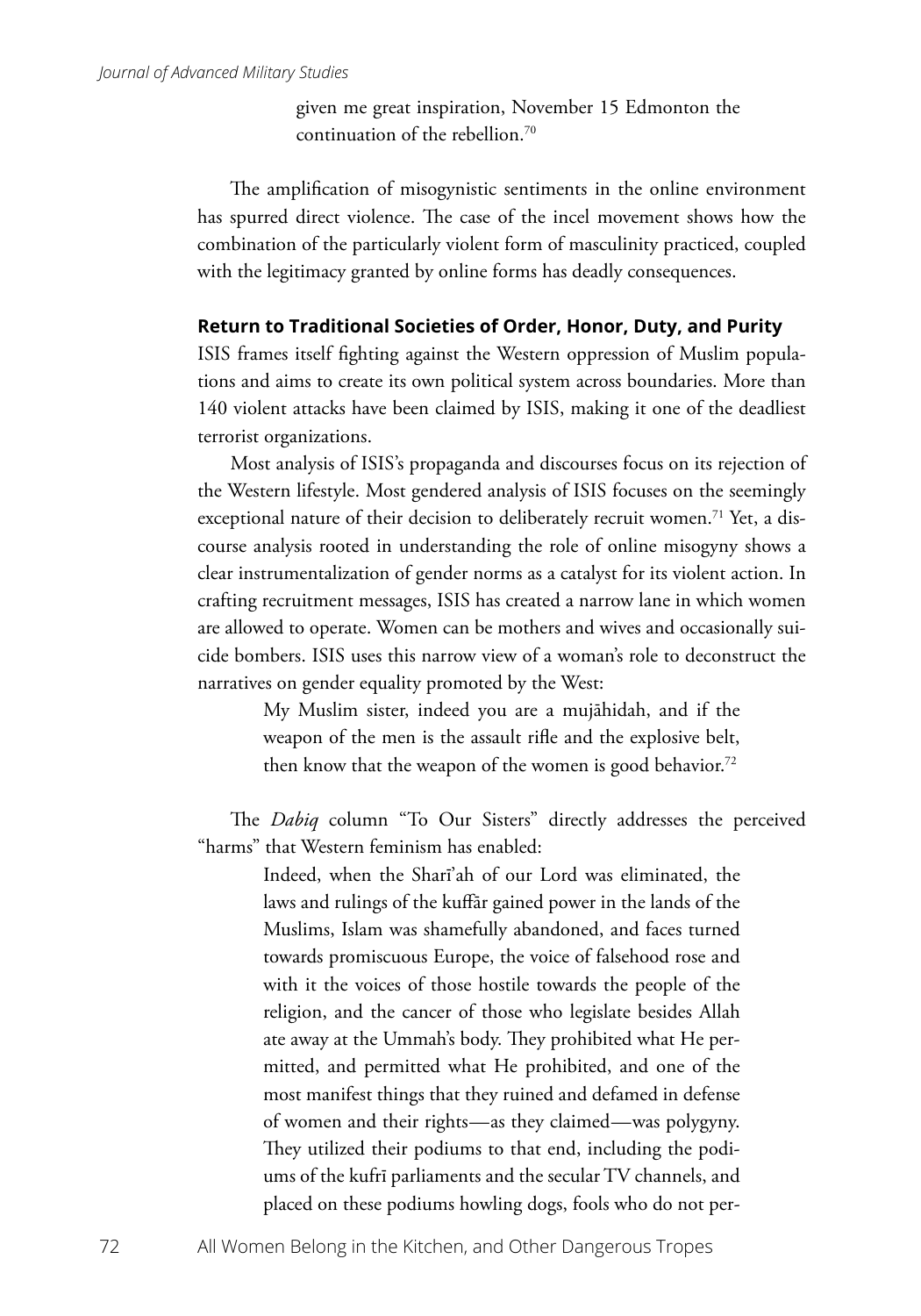ceive nor know their foolishness. Their poisoned words crept into the hearts of women from the lands of the Muslims, to the point that we almost couldn't find a single woman that is accepting of this issue, except for those whom Allah protected.73

In conjunction with promoting an ideal womanhood that stands counter to Western values, ISIS employs a gendered focus on humiliation to spur violence by Muslim men. They frame the occupation of territory as another example of how Western feminism is stripping power away from men. They amplify this through the use of imagery involving children and women to shame men. For example, in *Al-Rumiyah*:

> so what is the matter with those men who . . . continue to remain behind, having laid down their swords, even watching passively as they are surpassed on occasion by the women of the Ummah?! Such was the case on 11 September 2016, when three muwahhid [monotheist] sisters carried out a daring attack on a police station in Mombasa, Kenya, targeting the security forces of a Crusader nation, and doing so in support of the Islamic State. . . . With all three sisters attaining shahadah [martyrdom] after voluntarily shouldering a duty that Allah had placed on the shoulders of the men of the Ummah. . . . The Sunna of the Prophet directed its incitement for physical combat towards the men of the Ummah. Why, then, do so many men continue to neglect their duty? Why have they laid down their swords and armed themselves instead with one excuse after another for not fulfilling their obligation?. . . . And why have they sat back idly—if not cowardly—while the Ummah's chaste, noble women, for whom jihad is a voluntary and righteous deed, stood in all their bravery to fulfill the duty of men?!. . . . They can take a lesson from their courageous sisters. These men can learn what it means to be sincere to Allah by reading the last testament of their sisters in Kenya who have joined the ranks of the shuhada [martyrs].<sup>74</sup>

The online environment is used to broadcast recruiting messages. While their online magazine published in both English and Arabic allows ISIS to have an international audience, it also uses open platforms such as Telegram, Facebook, or YouTube to disseminate videos and imagery to shame men into joining their ranks. Such rhetoric plays on the discomfort men who hold traditional gendered beliefs experience at the thought of a woman or child being more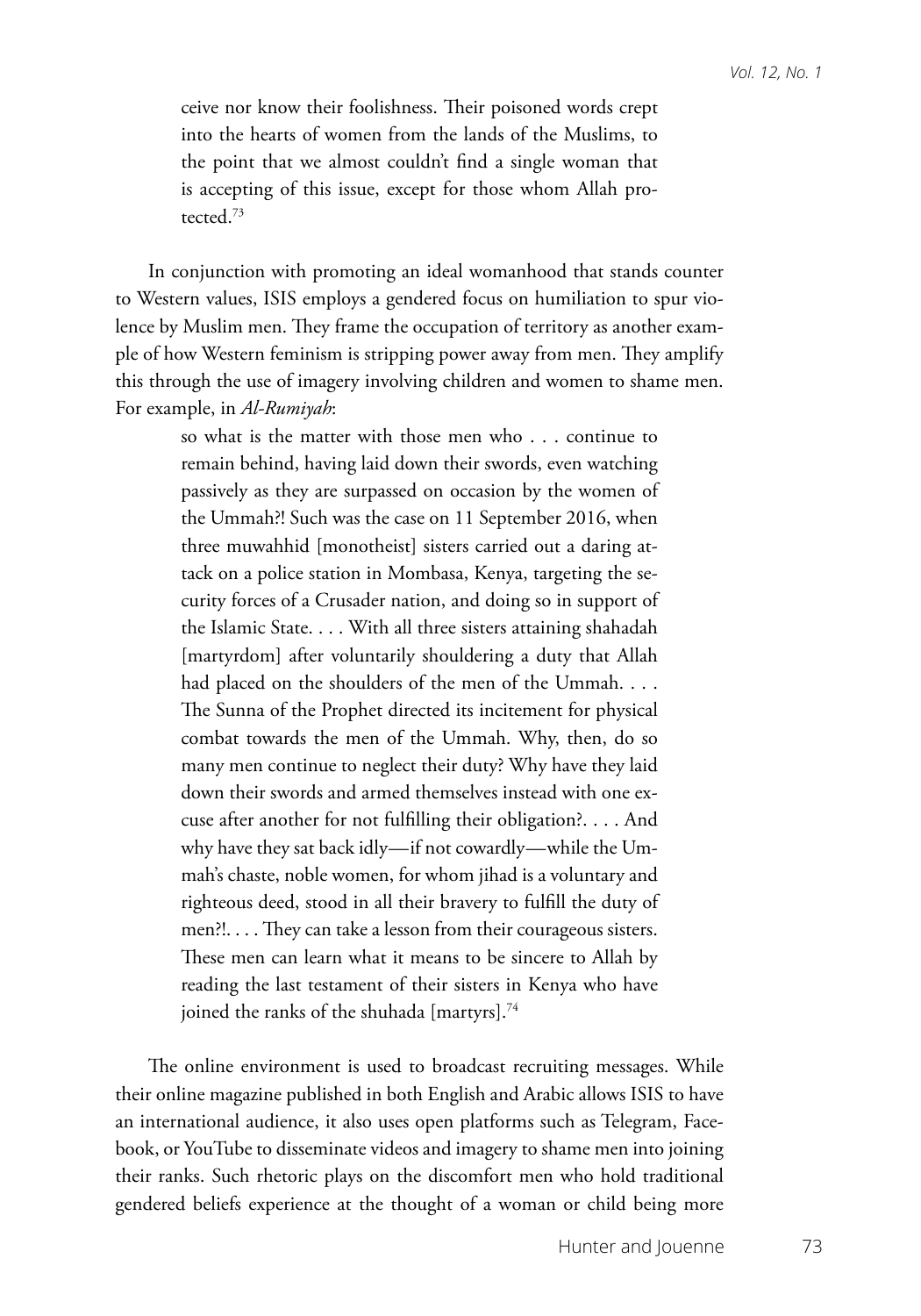empowered than them. It follows the pattern that Michael S. Kimmel finds in linking emasculating language to taking up arms against the West.75 The persistence of attacks attributed to ISIS have continued even as political leaders in the United States and abroad have praised the "defeat" of ISIS's hold on territory. ISIS claimed responsibility for attacks that have resulted in more than 200 deaths in the first half of 2020 and continued its typical escalation in Syria during the holy month of Ramadan (24 April through 23 May) despite the COVID-19 pandemic.76 The inspector general warns that attacks may continue to increase if pressure is reduced due to pandemic responses.77 Indeed, the case of ISIS shows how the threat of violent extremism transcends physical territorial threats, and it illustrates the particularly dangerous role that the online environment plays in inciting violence.

## **Discussion**

### **The Combined Security Threat**

The cases of the U.S. military, the incel movement, and ISIS highlight the holistic nature of the security threat posed by online misogyny. The nature of attacks being perpetrated by violent radicalized groups such as the incel movement and ISIS have a very gendered dimension. To combat them, the military must take a gendered approach to understanding the security landscape. However, the very same phenomenon that is leading to these violent attacks is also hindering the military from recruiting and retaining the people needed to meet this threat.

The need for women in the military extends beyond meeting force strength numbers. The wars in Iraq and Afghanistan highlighted the operational necessity of women's service in culturally sensitive conflicts.78 Women have unique, gendered roles that cannot be duplicated by their male counterparts.79 Though the United States is pivoting away from its role in Iraq and Afghanistan, the gendered threat remains. As shown in the case of the incel movement, gendered extremism is not unique to the Middle East, and as the United States pivots to near-peer competition, understanding how cultural gendered norms contribute to violence will continue to be important. In the near-peer environment, cultural competency in the online environment will be a key factor in ensuring U.S. security. China and Russia are both adept at online disinformation campaigns. And while their disinformation is not necessarily misogynistic in nature, it is culturally specific. New research is highlighting the importance of diverse teams—especially gender diverse teams—at identifying online misinformation within specific cultural contexts.<sup>80</sup> An effective force of the future will require a broad recruitment pool.

Numerically, it should not be difficult to recruit women. In every state,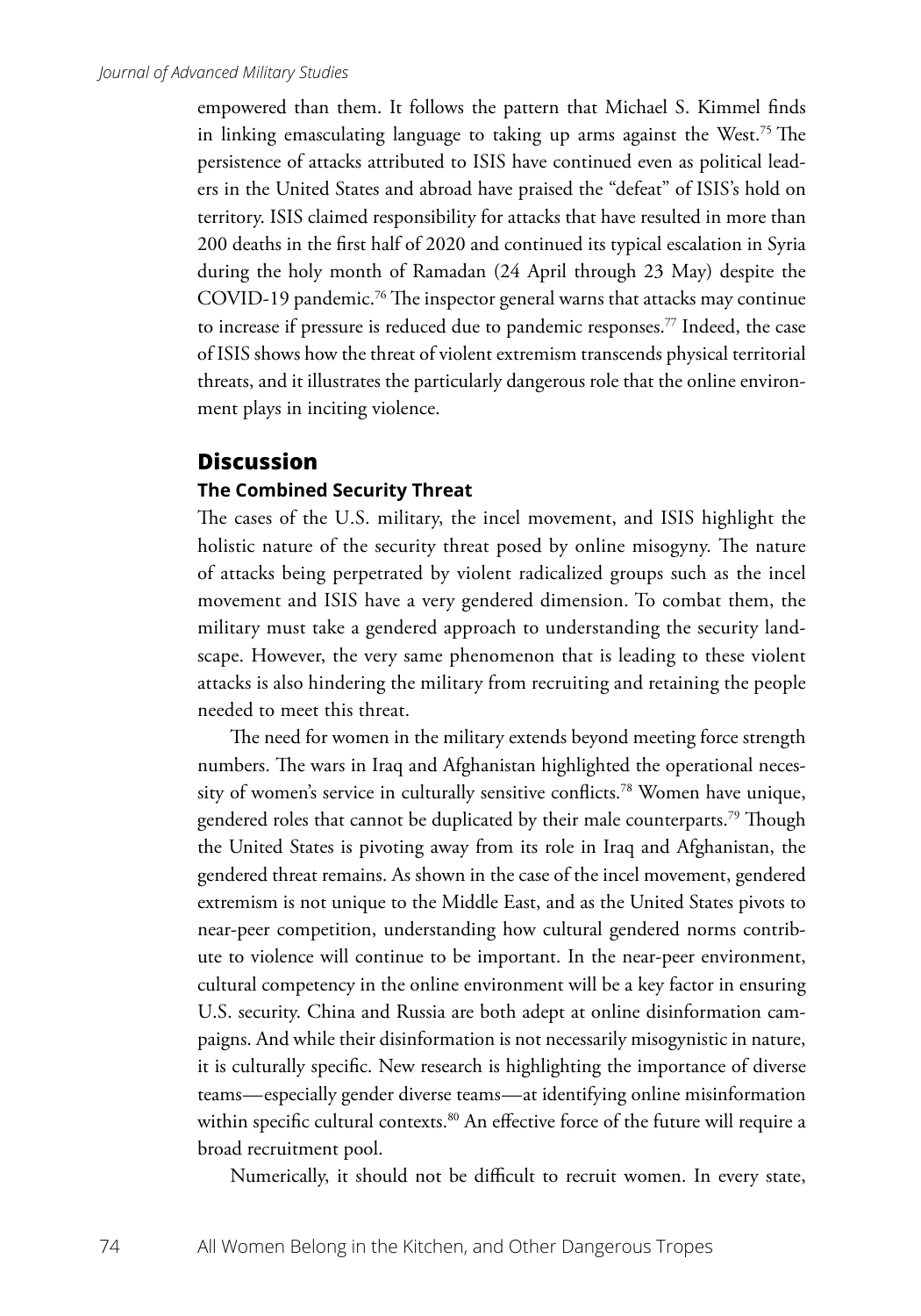women's Service eligibility outpaces men's by an average of 2 percent.<sup>81</sup> Women also have an increased high school graduation rate and are outpacing men in the science, technology, engineering, and math (STEM) fields, giving them the hard skills necessary to combat the growing online threat. This should be good news—as more women are needed, more are becoming eligible and have the desired skills for service. However, despite having a greater eligibility to serve, women have less than half of the propensity to serve as men—7 percent compared to 15 percent.<sup>82</sup> Further, women's propensity to serve has remained relatively unchanged—6 percent in 2001 compared to 7 percent in 2017—despite efforts by the Services to target their recruitment. Women feature prominently in the recruiting campaigns for all branches of the military. A prominent example of this is the Marine Corps' "Battles Won" recruitment campaign. The first ad in the campaign series, "Battle Up," features a female protagonist, tracing her life from high school student to Marine on the battlefield. This ad garnered a higher-than-average favorability rating (58 percent compared to 49 percent for all other ads) among all recruits, yet still did not lead to an increase in women's overall recruitment.<sup>83</sup> At the highest levels of government, this combined security threat has been recognized. The Department of Defense's (DOD) implementation guidance for the Women, Peace, and Security Act of 2017 directly addresses the need for a more diverse fighting force to counter today's threats.<sup>84</sup> Defense Objective 1 specifically addresses this, stating, "The Department of Defense exemplifies a diverse organization that allows for women's meaningful participation across the development, management, and employment of the Joint Force."85 However, without addressing the threat of misogyny across the spectrum, this will not be met. There is evidence that the military is beginning to address online misogyny as a security threat. Threat briefings received at Joint Base Andrews, Maryland, in 2019 included a slide on incels in order to "educate commanders on the behaviors associated with the group to safeguard Airmen."86 Secretary of Defense Lloyd J. Austin III is expanding these efforts. On 2 February 2021, he called for a Department of Defense-wide stand-down to address the risk of extremism among servicemembers.<sup>87</sup> Such efforts are an encouraging step, as the prevalence of harmful ideals is evidenced by participation by active duty military and veterans in the 6 January 2021 insurrection at the U.S. Capitol.<sup>88</sup>

In addition to hindering the United States' ability to meet force strength requirements, online misogyny continues to facilitate physical violence toward U.S. interests. The case of ISIS shows how territorial defeat alone is not enough to claim victory over an adversary. While U.S. security officials were focused on defeating the physical caliphate, ISIS continued to build support in the online environment, using hatred toward Western values of equality to recruit indi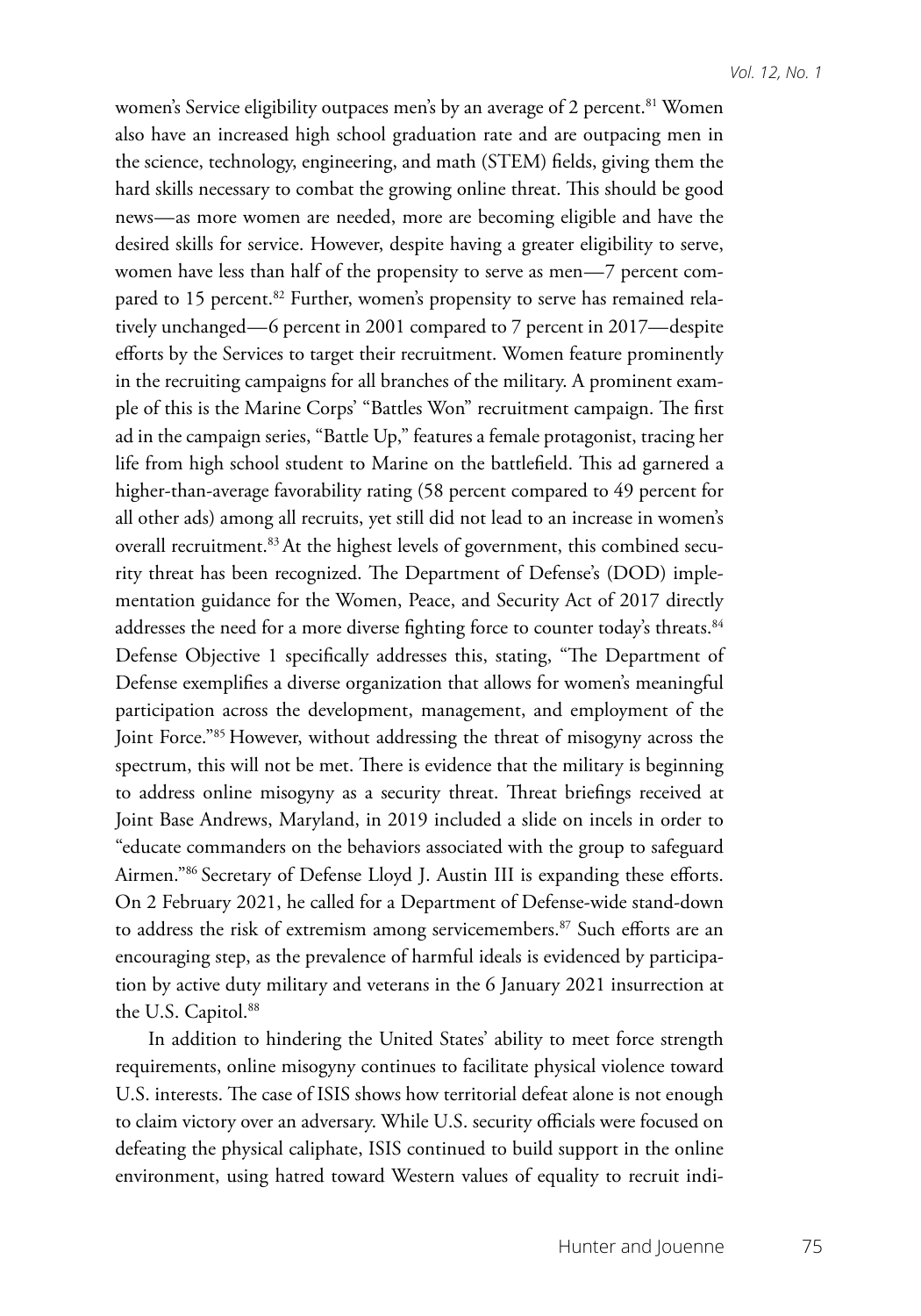viduals and groups to commit violent attacks in areas beyond Iraq and Syria. A gendered approach will address many of these blind spots in security and result in greater overall security.

## **Recommendations**

To combat the threats of online misogyny, the United States security sector including the military—must fully internalize the importance of gendered approaches to security. To do this, it must not only recognize the importance of the online environment to national security but take a particular gendered approach to understanding how this domain impacts security. In the 20 years since the passage of United Nations Resolution 1325, there have been attempts at integrating women, peace, and security into security operations, yet both top-down and bottom-up attempts have fallen short of holistically addressing the threat that online misogyny poses.<sup>89</sup>

Recruiting more women into the security sector is clearly a start, but simply adding more women on its own is not enough. The security sector is a historically masculine enterprise and adheres to what Kyleanne Hunter and Rebecca Best describe as cognitive-institutional reinforcement.<sup>90</sup> The military and other aspects of the security sector are institutions that rely heavily on a masculine view of warfighting and have historically expected women to adhere to these norms when they join. This requires women to act like "little men" to be successful. This not only has an impact on women's identities but undermines the ability of the military to leverage women's perspectives. When integrating women, the military must do so in such a way that allows them to maintain their unique perspectives.

This requires addressing training, education, and equipment. Fully integrating all training units is a necessary first step. Gender-integrated teams perform better at solving complex problems and do so more successfully when they build task-based cohesion during initial training. Separating men and women during training reinforces the idea that women's perspectives are inferior to men's, while integration builds better teams and sets a baseline for acceptance and appreciation of the unique perspectives women bring.<sup>91</sup> Beyond initial training, gender perspectives must be integrated into all levels of military education to reaffirm and recognize the importance of women's perspectives. While top-level civilian leaders have recognized the importance of women's perspectives, operational commanders have dismissed women's perspectives as secondary to traditional hard security outcomes.<sup>92</sup> Introducing the connection between women's security and hard security outcomes throughout military education will result in more robust security outcomes.

The nature of military equipment also has an important role in ensuring that women's unique perspectives are appreciated and integrated. Ill-fitting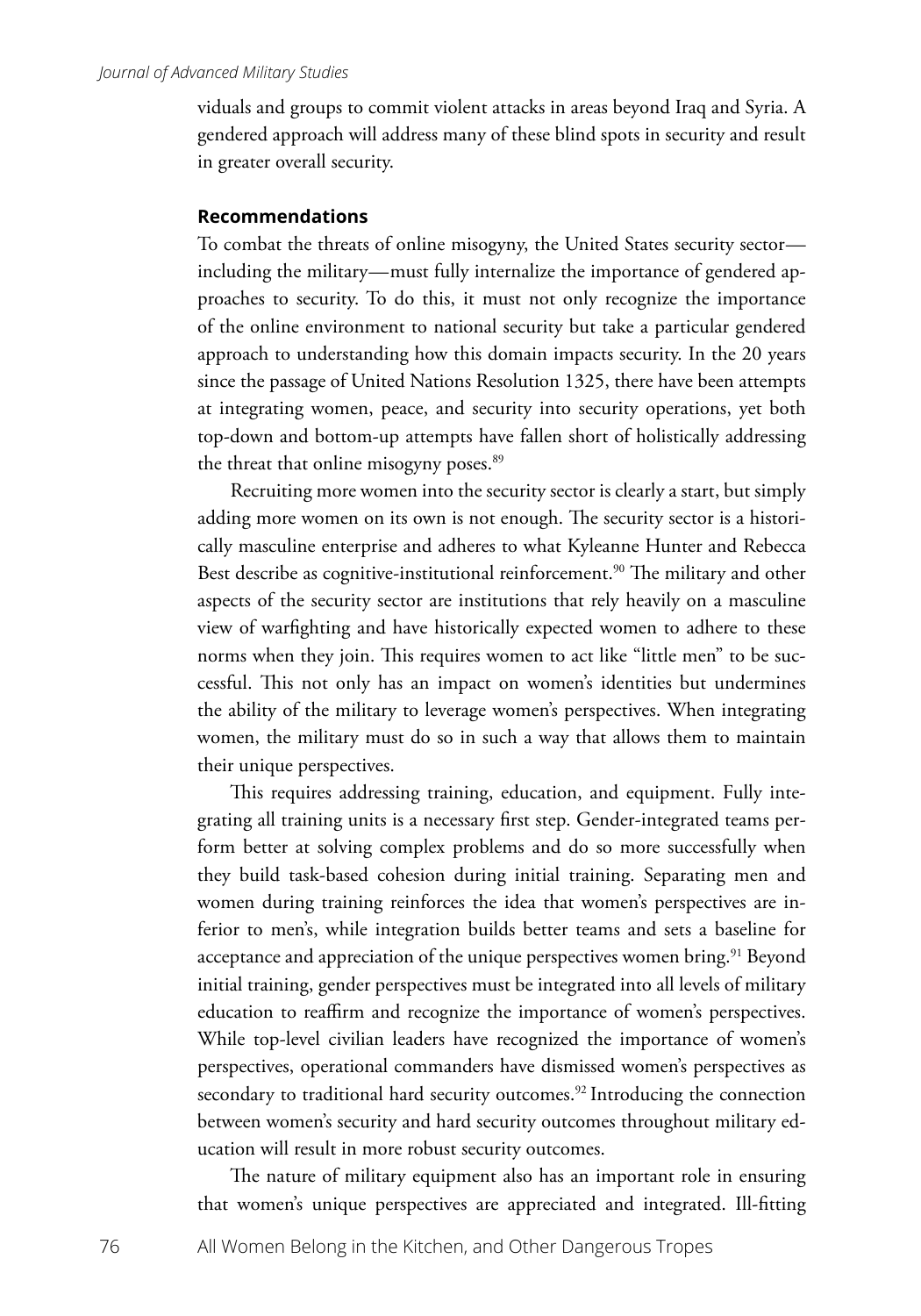equipment not only results in an increased likelihood that women servicemembers will be injured but also creates a cultural feeling that women ought to be little men.<sup>93</sup> Properly fitting equipment, conversely, optimizes women's performance and allows for them to not only better contribute to military missions but to do so while building a culture that also respects them and leverages their unique skills.<sup>94</sup> Indeed, through training and equipping, the military Services can meaningfully address some of the underpinnings of misogyny and leverage the unique skills of women to combat broader security threats. While the military has made strides in integrating gendered perspectives into some aspects of warfare, information and cyber warfare are lacking in this regard.<sup>95</sup> Yet as shown here, gendered activity, specifically online misogyny, is responsible for increased violence.

Taking a gendered approach to online activity and propaganda will also help with countering violent extremism efforts (CVE). CVE focuses on using noncoercive measures to dissuade radicalization.<sup>96</sup> A more nuanced understanding of gender and how misogyny is manifested is necessary to effectively understand the drivers of online misogyny and how to dissuade individuals from becoming radicalized online. A DOD-sponsored review that takes a gendered perspective to online radicalization both at home as well as in key potential hotbeds is a necessary first step. Such an approach should be three-pronged. First, it should include current and post-conflict countries (such as Iraq, Syria, and Afghanistan) from which groups like ISIS typically recruit. Second, it must include new hotbeds of recruitment—primarily the United States' European allies—as well as an internal review. The current global pandemic has exposed new economic and social tensions that may increase the likelihood of radicalization. And third, it must include our near-peer competitors in Russia and China to uncover how they are using gender to further disinformation.

Government counterterrorism and intelligence services must also recognize gender-driven violence as a form of extremism. This will have a two-pronged impact. First, it will empower local law enforcement to take meaningful action against extremism. And second, it will help to legitimize and guide private actors working in the combating violent extremism sector. Activities in Canada offer an example. In 2019, the Canadian Security Intelligence Service recognized gender-driven violence as a form of ideologically motivated violent extremism. That year, police charged a 17-year-old who had murdered a young woman with a machete in a massage parlor with "incel ideology," a first of its kind charge.

The Global Internet Forum to Counter Terrorism and Tech Against Terrorism have developed the Terrorist Content Analytics Platform (TCAP). TCAP alerts users to content associated with designated terrorist organizations, archives the material, and facilitates discussion between online platforms, civil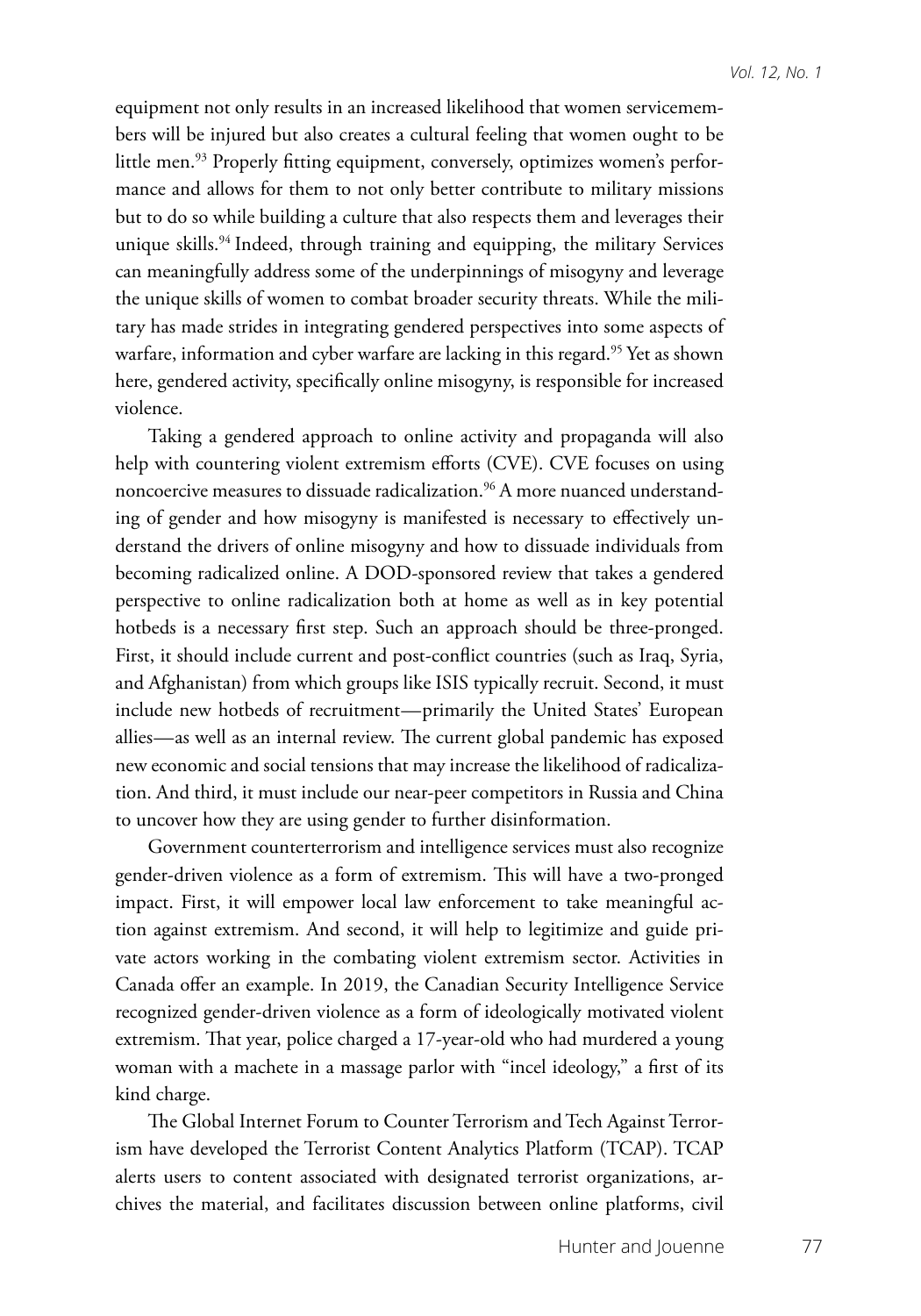society, law enforcement, and academia to improve classification and moderation of illegal content. Their classification depends on official designations of terrorist entities. The Canadian Security Intelligence Service recognition of gender-driven violence as a form of ideologically motivated violent extremism, and the recent addition of The Base and The Proud Boys to the list of terrorist organizations is allowing for online misogyny to be captured. While it is too soon to know the impact of these changes, this is promising for ensuring early warnings of violence.

The Violence Against Women Act (VAWA) is an additional policy that has promise for combating this form of online extremisms. President Joseph R. Biden made passing the reauthorization of VAWA a centerpiece of his campaign. As his administration pushes for the policy, it has the opportunity to include legislation against online gendered abuse. Despite the legal complexity of attribution in online violence, lawmakers have an opportunity to strengthen legal protections and implement early detection of potential violence.

This comprehensive gendered approach will address both the internal and external security threats posed by online misogyny. It will also reduce the prevalence of the form of misogyny most associated with violence. Empirical evidence shows that ensuring gender equality at the structural level reduces the likelihood of the forms of violence most associated with hegemonic masculinity—including rape (or the threat thereof), intimate partner violence, and politically motivated attacks against women.<sup>97</sup>

It also will help to reduce the firehose of falsehood. More comprehensive gendered approaches to security in the online environment will ensure that fewer pieces of disinformation fall through the cracks. As men and women are socialized differently, they are able to identify different aspects of disinformation.98 Deliberately ensuring that diverse perspectives are part of the totality of security operations will help to detect early signs of misogynistic disinformation and ultimately keep the United States more secure.

## **Conclusion and Future Research**

Online misogyny is a form of information warfare that the United States military must take more seriously. As demonstrated in this article, there are both external and internal risks posed by the unchecked presence of online misogyny. Security sector reform that adopts a holistic gendered perspective is one way to address this threat. There are two additional potential solutions that the authors' work can help inform: the role of private companies and the viability of an ecological approach to fighting online misogyny.

The focus of this article has been to identify the existence and severity of the security threat posed by online misogyny. Yet, cybersecurity is the responsibility of organizations beyond the military. Most social media platforms are privately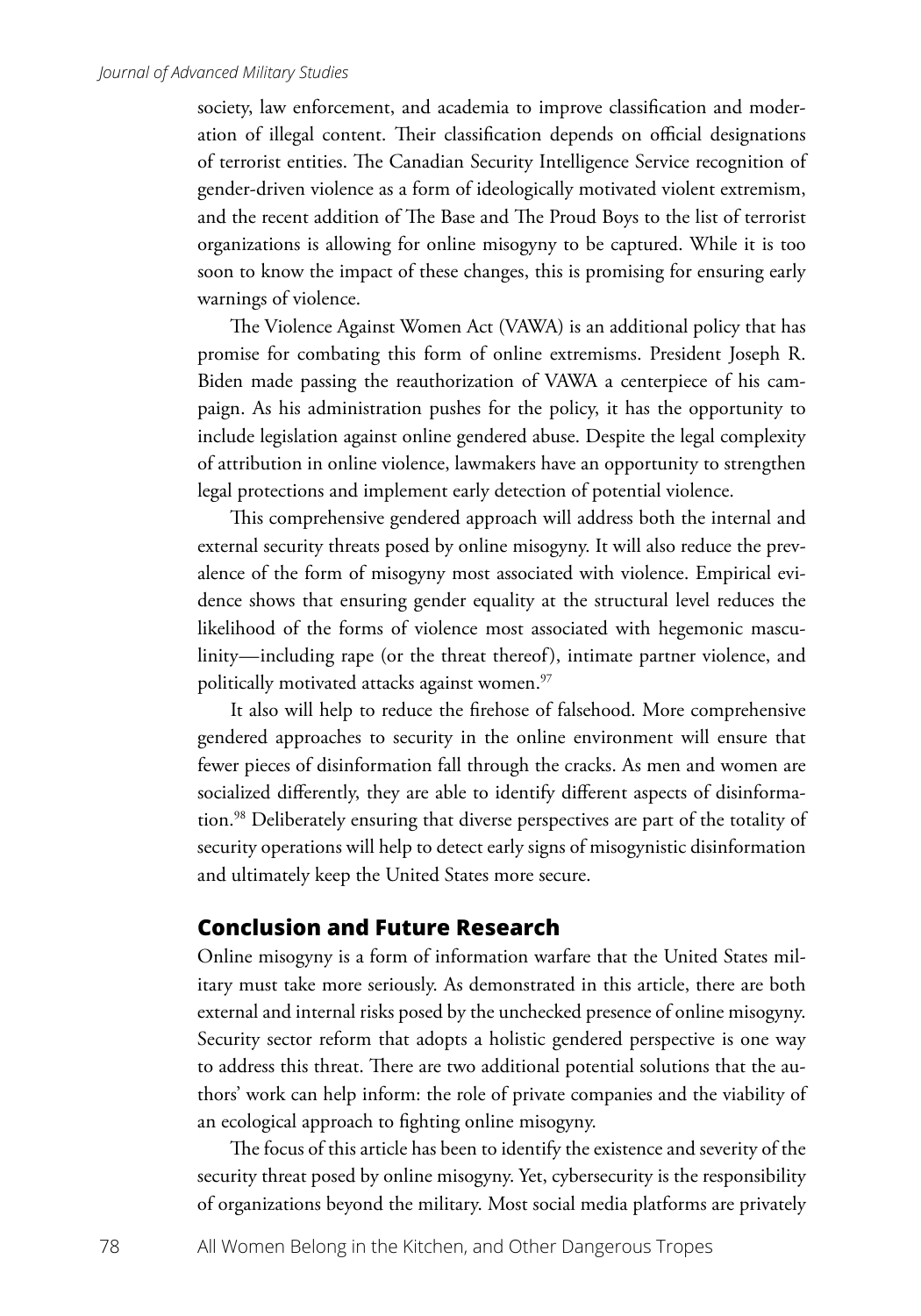owned and have a broad transnational presence. This raises questions about the responsibility of the organizations that administer online platforms to monitor activities that occur on them and who is able to enforce rules and regulations that may apply to them. Section 230 of the Communications Decency Act of 1996 has shielded technology companies from lawsuits and responsibility for content published on their platforms. However, Twitter's decision to permanently suspend former President Trump's account has opened new discussions on how tech companies should proactively engage with potentially dangerous speech. A report from the U.S. Department of Justice argues that Section 230 should be revised to "reflect the realities of the modern digital age," including online gendered abuse, doxing, and encouraging political violence.<sup>99</sup> This article emphasizes the need to ensure that both implicit and explicit bias in tech is studied in more meaningful ways. As we have shown, online misogyny has been historically overlooked as a security threat. There is need for more research into how this historic omission has shaped bias in automated threat identification and what aspects may have fallen through the cracks.

While the online environment has created the platform used to springboard online misogyny into physical security threats, technology solutions alone will not solve the problem. An ecological approach addresses all potential factors—social, economic, environmental, health (both physical and mental), and structural—that contribute to the security threat posed by online misogyny. Rather than addressing the consequences of online misogyny, a prevention strategy based on addressing needed social, medical, or educational services aims to address root causes.100 However, additional research is needed to determine what factors are necessary to inform an ecological approach to specifically address online misogyny. Many actions and beliefs that could potentially be included in the misogynistic panoply are deeply embedded into our public institutions.<sup>101</sup> Interdisciplinary work in psychology, sociology, security studies, and public health is needed to determine the factors most frequently associated with individuals susceptible to engaging in the types of misogyny that result in security threats and create meaningful diversion programs. Online misogyny should not be dismissed as an overreaction on the part of feminists or diminished to simply disliking women. It presents a real security threat that has multifaceted consequences. It is neither merely boys behaving poorly on the internet, nor are its impacts only on women. Taking a gendered approach to security is a necessary first step in addressing some of the most harmful aspects of online misogyny, but there remains significant work to be done as well. As a new topic, combating this form of information warfare will benefit from research in the technological sectors, as well as multidisciplinary research to address the drivers of misogyny.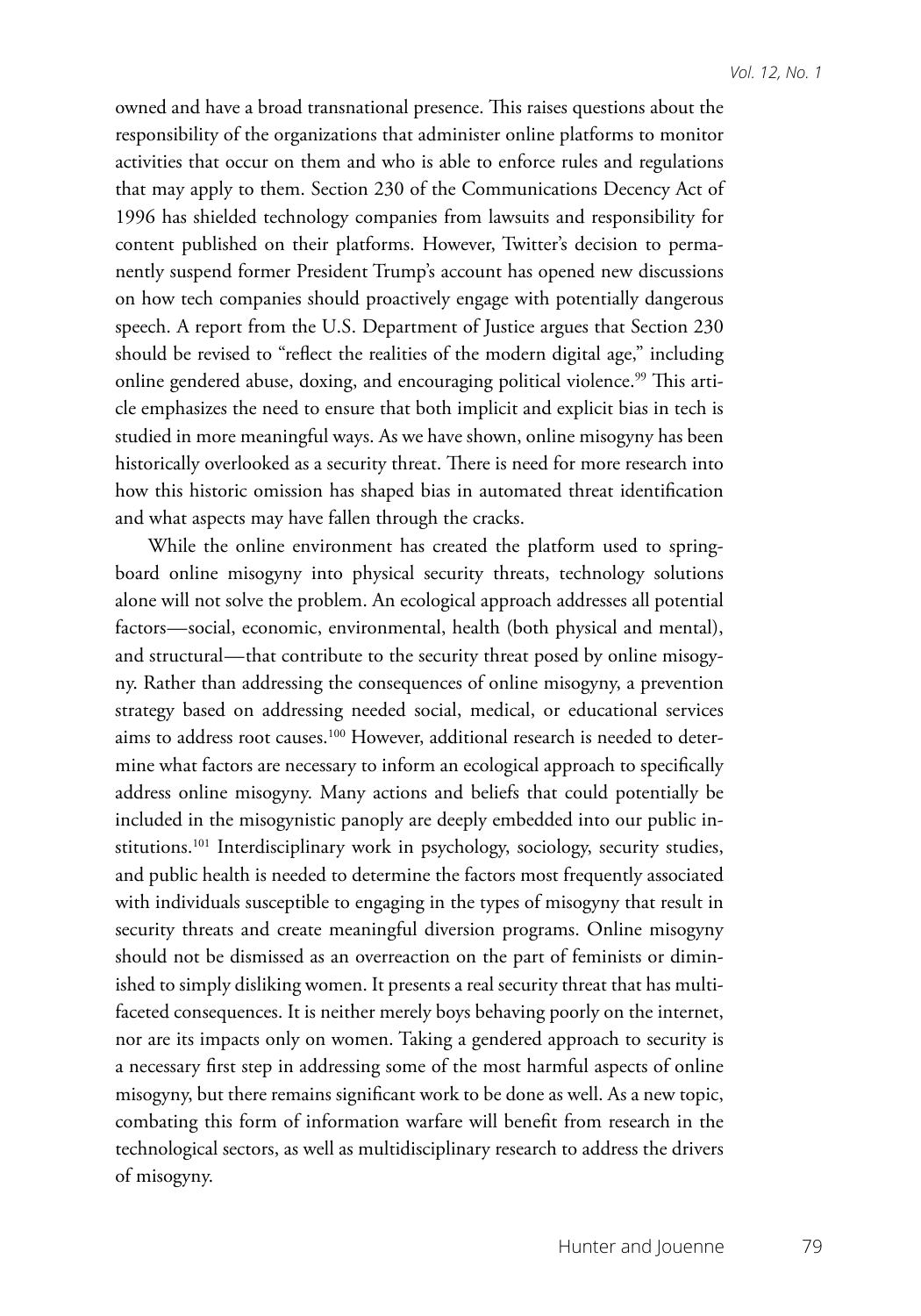## **Endnotes**

- 1. Stuart A. Thompson and Charlie Warzel, "They Used to Post Selfies. Now They Are Trying to Overthrow the Election," *New York Times*, 14 January 2021.
- 2. Cynthia Enloe, *Bananas, Beaches and Bases: Making Feminist Sense of International Politics*, 2d ed. (Berkeley: University of California Press, 2014), 1.
- 3. Alice Marwick and Rebecca Lewis, *Media Manipulation and Disinformation Online* (New York: Data & Society Research Institute, 2017).
- 4. Debbie Ging and Eugenia Siapera, "Special Issue on Online Misogyny," *Feminist Media Studies* 18, no. 4 (2018): 515–24, https://doi.org/10.1080/14680777.2018.1447 345.
- 5. Danielle Keats Citron, "Cyber Civil Rights," *Boston University Law Review* 89, no. 61 (2009): 61.
- 6. Enloe, *Bananas, Bases and Beaches*.
- 7. Bradley C. Nindl et al., "Operational Physical Performance and Fitness in Military Women: Physiological, Musculoskeletal Injury, and Optimized Physical Training Considerations for Successfully Integrating Women into Combat-centric Military Occupations," *Military Medicine*, no. 181 (2016): 50–62, https://doi.org/10.7205/MILMED -D-15-00382; and Corey Yung, "How to Lie with Rape Statistics: America's Hidden Rape Crisis," *Iowa Law Review* 99, no. 1197 (2014): 1197**–**1256.
- 8. Synne Laastad Dyvik, "Women as 'Practitioners' and 'Targets': Gender and Counterinsurgency in Afghanistan," *International Feminist Journal of Politics* 16, no. 3 (2014): 410–29, https://doi.org/10.1080/14616742.2013.779139.
- 9. Valerie M. Hudson et al., *Sex and World Peace* (New York: Columbia University Press, 2012).
- 10. The *manosphere* is the term given to those online spaces where anti-feminist propaganda is spread. For a discussion on the manosphere, see Debbie Ging, "Alphas, Betas, and Incels: Theorizing the Masculinities of the Manosphere," *Men and Masculinities* 22, no. 4 (2019): 63857, https://doi.org/10.1177/1097184X17706401.
- 11. Christopher Whyte, "Protectors without Prerogative: The Challenge of Military Defense against Information Warfare," *Journal of Advanced Military Studies* 11, no. 1 (Spring 2020), https://doi.org/10.21140/mcuj.2020110108; and Mariarosaria Taddeo, "Information Warfare: A Philosophical Perspective," *Philosophy & Technology* 25 (2011): 105–20, https://doi.org/10.1007/s13347-011-0040-9.
- 12. A most different research design is a quasi-experimental design that compares cases that are maximally different on all but the variable of interest. For a detailed discussion on the practice and applicability of most different designs, see Carsten Anckar, "On the Applicability of the Most Similar Systems Design and the Most Different Systems Design in Comparative Research," *International Journal of Social Research Methodology* 11, no. 5 (2008): 389–401, https://doi.org /10.1080/13645570701401552. The term *incel* refers to a member of an online community of young men who consider themselves unable to attract women sexually, and they are typically associated with views that are hostile toward women and men who are sexually active.
- 13. Kate Manne, *Down Girl: The Logic of Misogyny* (New York: Oxford University Press, 2017).
- 14. Michael A. Messner, *Politics of Masculinities: Men in Movements* (Thousand Oaks, CA: Sage Publications, 1997), 9.
- 15. Ging, "Alphas, Betas, and Incels."
- 16. Peter Glick and Susan T. Fiske, "An Ambivalent Alliance: Hostile and Benevolent Sexism as Complementary Justifications for Gender Inequality," *American Psychologist* 56, no. 2 (February 2001): 109, https://doi.org/10.1017/CBO9781139022736.005; Małgorzata Mikołajczak and Janina Pietrzak, "Ambivalent Sexism and Religion: Connected through Values," *Sex Roles* 70, nos. 9–10 (2014): 387–99, https://doi.org /10.1007/s11199-014-0379-3; and Miguel Moya et al., "It's for Your Own Good: Benevolent Sexism and Women's Reactions to Protectively Justified Restrictions,"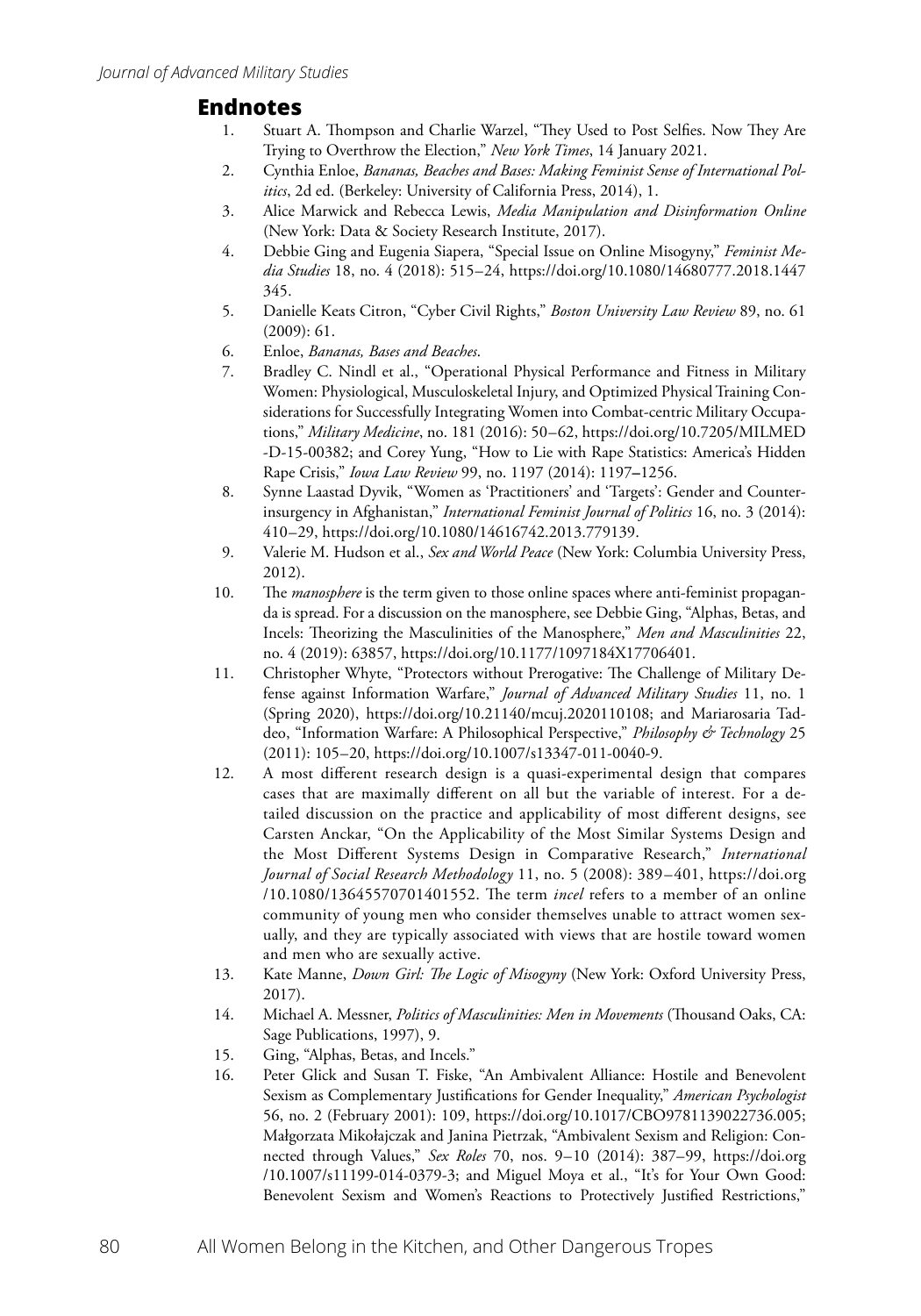*Personality and Social Psychology Bulletin* 33, no. 10 (2007): 1421–34, https://doi.org /10.1177/0146167207304790.

- 17. Cliff Cheng, "Marginalized Masculinities and Hegemonic Masculinity: An Introduction," *Journal of Men's Studies* 7, no. 3 (1999): 295–315, https://doi.org/10.3149/jms .0703.295; James W. Messerschmidt, *Hegemonic Masculinity: Formulation, Reformulation, and Amplification* (Lanham, MD: Rowman & Littlefield, 2018); and Yvonne Hirdman, "State Policy and Gender Contracts: The Swedish Experience," in *Women, Work and the Family in Europe*, ed. Eileen Drew, Ruth Emerek, and Evelyn Mahon (London: Routledge, 1998).
- 18. Susan Moller Okin, "Gender Inequality and Cultural Differences," *Political Theory* 22, no. 1 (1994): 5–24, https://doi.org/10.1177/0090591794022001002.
- 19. Ruth Roach Pierson, "Beautiful Soul or Just Warrior: Gender and War," *Gender & History* 1, no. 1 (March 1989): 77–86, https://doi.org/10.1111/j.1468-0424.1989.tb 00237.x.
- 20. M. Christina Santana et al., "Masculine Gender Roles Associated with Increased Sexual Risk and Intimate Partner Violence Perpetration among Young Adult Men," *Journal of Urban Health* 83, no. 4 (July 2006): 575–85, https://doi.org/10.1007/s11524-006 -9061-6.
- 21. Pablo Castillo Díaz and Nahla Valji, "Symbiosis of Misogyny and Violent Extremism: New Understandings and Policy Implications," *Journal of International Affairs* 72, no. 2 (2019): 37–56.
- 22. Elin Bjarnegård, Karen Brounéus, and Erik Melander, "Honor and Political Violence: Micro-Level Findings from a Survey in Thailand," *Journal of Peace Research* 54, no. 6 (November 2017): 748–61, https://doi.org/10.1177/0022343317711241.
- 23. Joshua M. Roose, *The New Demagogues: Religion, Masculinity and the Populist Epoch* (Abingdon, UK: Routledge, 2020).
- 24. Joseph A. Vandello et al., "Precarious Manhood," *Journal of Personality and Social Psychology* 95, no. 6 (December 2008): 1325–39, https://doi.org/10.1037/a0012453.
- 25. Chrystie Myketiak, "Fragile Masculinity: Social Inequalities in the Narrative Frame and Discursive Construction of a Mass Shooter's Autobiography/Manifesto," *Journal of the Academy of Social Sciences*11, no. 4 (2016): 289–303, https://doi.org/10.1080 /21582041.2016.1213414.
- 26. Myketiak, "Fragile Masculinity."
- 27. Laura Bates, *Men Who Hate Women: From Incels to Pickup Artists: The Truth about Extreme Misogyny and How It Affects Us All* (New York: Simon and Schuster, 2020).
- 28. Ging, "Alphas, Betas, and Incels."
- 29. Whyte, "Protectors without Prerogative."
- 30. Christopher Paul and Miriam Matthews, *The Russian "Firehose of Falsehood" Propaganda Model: Why It Might Work and Options to Counter It* (Santa Monica, CA: Rand, 2016), https://doi.org/10.7249/PE198.
- 31. Oksana N. Berduygina, Tatyana N. Vladimirova, and Elena V. Chernyaeva, "Trends in the Spread of Fake News in Mass Media," *Media Watch* 10, no. 1 (2019): 122–32, https://doi.org/10.15655/mw/2019/v10i1/49561.
- 32. Soroush Vosoughi, Deb Roy, and Sinan Aral, "The Spread of True and False News Online," *Science* 359, no. 6380 (2018): 1146–51, https://doi.org/10.1126/science .aap9559.
- 33. The Pareto Principle, named after the economist Vilfredo Pareto, claims that 80 percent of consequences come from 20 percent of the causes, asserting an unequal relationship between inputs and outputs. However, this principle does not apply to sexual intercourse. CDC data show that 98 percent of women and 97 percent of men between the ages of 25–44 have had heterosexual intercourse. Anjani Chandra et al., "Sexual Behavior, Sexual Attraction, and Sexual Identity in the United States," *National Health Statistics Report* 3, no. 36 (March 2011): 36; and Gregory Newbold, "What Tempers the Steel of a Marine Corps Infantry Unit," *War on the Rocks*, September 2015.
- 34. John Corner, "Fake News, Post-Truth and Media–Political Change," *Media, Culture*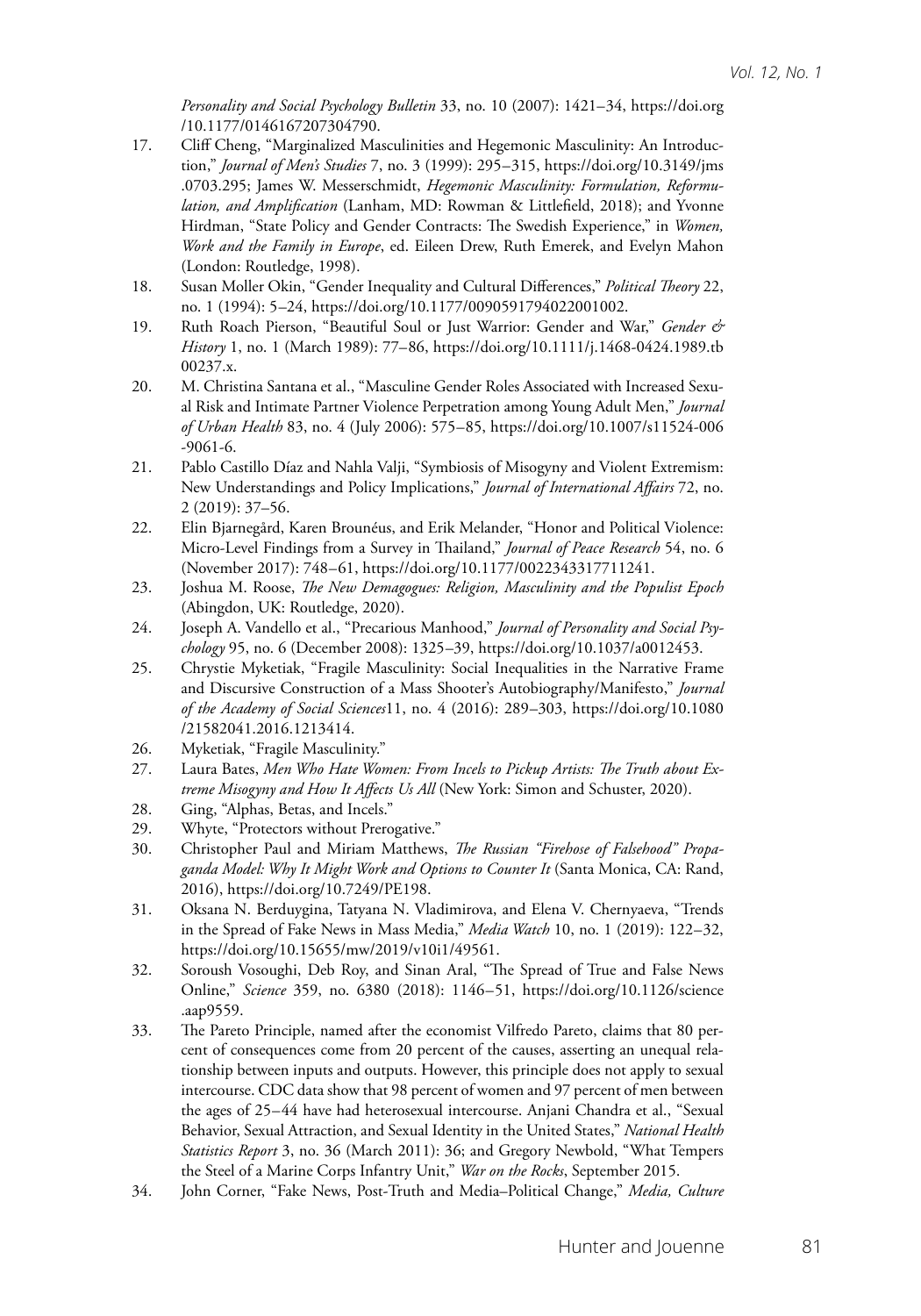*and Society* 39, no. 7 (2017): 1100–7, https://doi.org/10.1177/0163443717726743.

- 35. The CDC's report, based on more than 18,000 telephone survey responses in the United States, estimates that roughly 5,365,000 men had been victims of intimate partner physical violence in the previous 12 months, compared with 4,741,000 women. However, the general assessment is that more than 1 in 3 women (35.6 percent) and more than 1 in 4 men (28.5 percent) in the United States have experienced rape, physical violence, and/or stalking by an intimate partner in their lifetime. The numerical difference is due to the survey sample size and is not indicative of a higher instance rate of sexual violence for men than women. For reference of how it is depicted on Incels.co, see "Scientific Blackpill," Incels.wiki, accessed 7 April 2021.
- 36. Ebuka Elias Igwebuike and Lily Chimuanya, "Legitimating Falsehood in Social Media: A Discourse Analysis of Political Fake News," *Discourse & Communication* 15, no. 1 (2021): https://doi.org/10.1177/1750481320961659; and Maria Giovanna Sessa, "Misogyny and Misinformation: An Analysis of Gendered Disinformation During the COVID-19 Pandemic," disinfo.eu, 4 December 2020.
- 37. Carsten Anckar, "On the Applicability of the Most Similar Systems Design and the Most Different Systems Design in Comparative Research," *International Journal of Social Research Methodology* 11, no. 5 (2008): 389–401, https://doi.org/10 .1080/13645570701401552.
- 38. Simona Frenda et al., "Online Hate Speech against Women: Automatic Identification of Misogyny and Sexism on Twitter," *Journal of Intelligent & Fuzzy Systems* 36, no. 5 (2019): 4743–52, https://doi.org/10.3233/JIFS-17 9023.
- 39. Office of People Analytics, "Updates on Female Recruiting Market" (PowerPoint presentation, Defense Advisory Committee on Women in the Services, September 2018); and Kyleanne Hunter, "We Need What Women Bring to the Fight," *War on the Rocks*, 21 September 2015.
- 40. Marianne W. Jørgensen and Louise J. Phillips, *Discourse Analysis as Theory and Method* (London: Sage Publications, 2002).
- 41. The full video of his interrogation was ordered to be made public by Justice Anne Molloy of the Ontario Superior Court on 27 September 2019. Nicole Brockbank, "Alek Minassian Reveals Details of Toronto Van Attack in Video of Police Interview," CBC, 27 September 2019.
- 42. Jennifer Hickes Lundquist, "Ethnic and Gender Satisfaction in the Military: The Effect of a Meritocratic Institution," *American Sociological Review* 73, no. 3 (2008): 477–96, https://doi.org/10.1177/000312240807300306; and Megan MacKenzie, *Beyond the Band of Brothers: The US Military and the Myth That Women Can't Fight* (Cambridge, UK: Cambridge University Press, 2015), https://doi.org/10.1017 /CBO9781107279155.
- 43. *An Overview of Social Media Trends* (Alexandria, VA: Office of People Analytics, 2020), 7.
- 44. Maggie Fox and Erika Edwards, "Teens Spend an 'Astounding' Nine Hours a Day in Front of Screens: Researchers," West Virginia Education Institution, accessed 12 March 2021.
- 45. Focus group, Defense Advisory Committee in the Services, 2015–19. For all focus groups, all identifying information—to include bases and locations—have been removed to protect anonymity.
- 46. Focus group, Defense Advisory Committee in the Services, 2015–19.
- 47. There is evidence from nonmilitary contexts showing the relationship between women's sociopolitical advancement and a resulting violent backlash. The Women's Rights After War Project led by Marie E. Berry and Milli Lake is the most extensive examination of this phenomenon. Based on research in 10 countries, it found that as women obtained political and social power, they were more likely to experience violence and social backlash by men. [See](file:///C:\Users\Kyleanne.Hunter\AppData\Roaming\Microsoft\Word\See) Sinduja Raja, Marie E. Berry, and Milli Lake, "Women's Rights After War," *FBA Research Brief* (December 2020). Berry and Lake's findings echo research in the corporate sector. This research dates back to the 1990s, where the business world was looking to understand ways in which to accelerate women's growth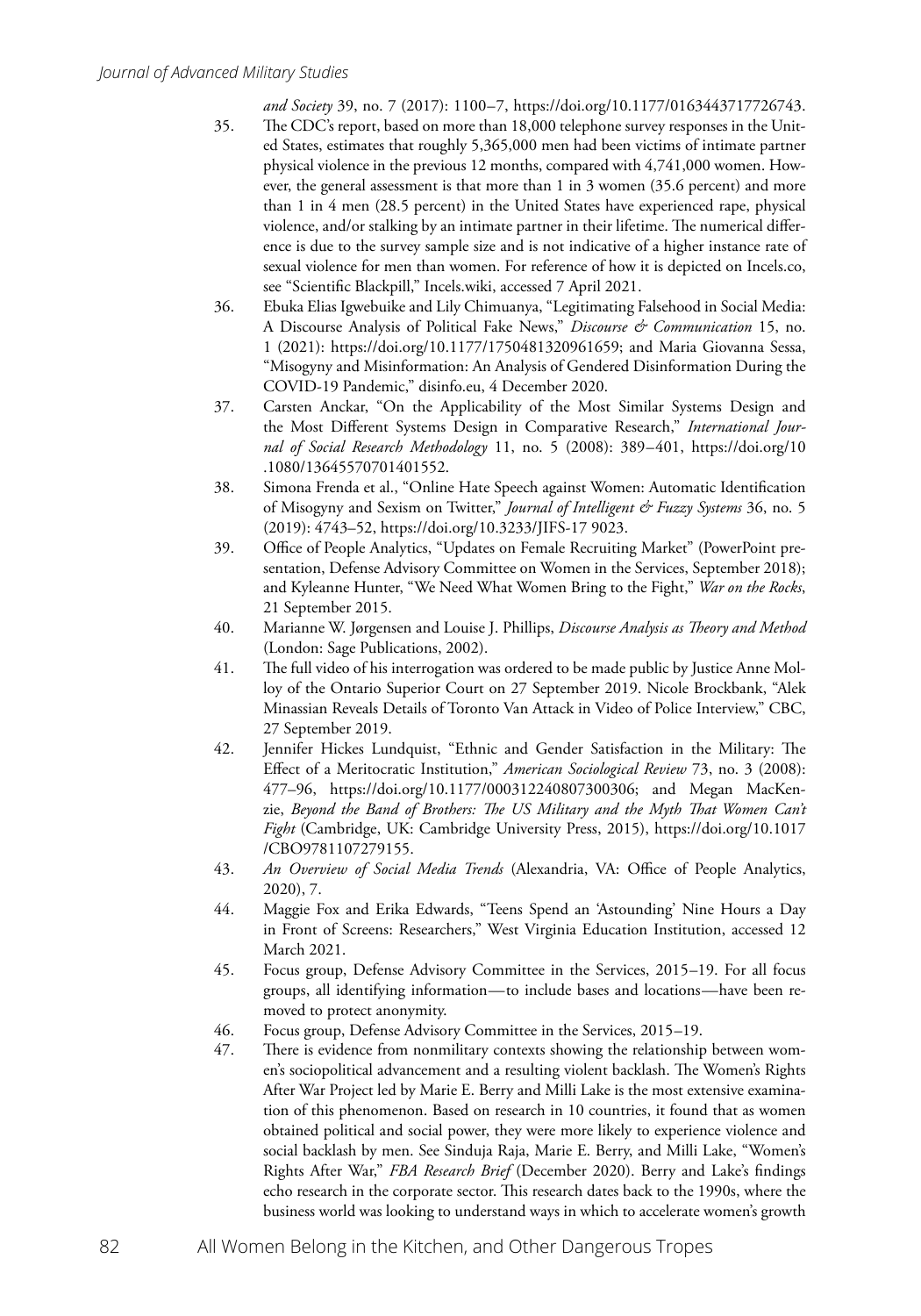in corporate America, but found that backlash at the hands of fellow employees was the most common result of success. See, for example, Ronald J. Burke and Susan Black, "Save the Males: Backlash in Organizations," *Women in Corporate Management* 16, no. 9 (June 1997): 61–70, https://doi.org/10.1007/978-94-011-5610-3\_7.

- 48. Kyleanne Hunter and Jeannette Haynie, "The Marines United Scandal Should Be Seen as a National Security Threat," *Foreign Policy*, 13 April 2017.
- 49. *All Marines Message 008/17, Social Media Guidance—Unofficial Internet Posts* (Washington, DC: Headquarters Marine Corps, 2017).
- 50. Focus group, Defense Advisory Committee in the Services, 2015–19.
- 51. Focus group, Defense Advisory Committee in the Services, 2015–19.
- 52. Dave Phillips and Tim Arango, "Who Signs Up to Fight? Makeup of U.S. Recruits Shows Glaring Disparity," *New York Times*, 10 January 2020.
- 53. *An Overview of Social Media Trends*.
- 54. Army Enterprise Marketing Office, "Current Army Marketing Strategy" (PowerPoint presentation, Office of the Assistant Secretary of the Army [Manpower and Reserve Affairs] to the Defense Advisory Committee on Women in the Services, Arlington, VA, 5 December 2019).
- 55. Focus group, Defense Advisory Committee in the Services, 2015–19.
- 56. Focus group, Defense Advisory Committee in the Services, 2015–19.
- 57. Focus group, Defense Advisory Committee in the Services, 2015–19.
- 58. Focus group, Defense Advisory Committee in the Services, 2015–19.
- 59. Focus group, Defense Advisory Committee in the Services, 2015–19.
- 60. *Female Active-Duty Personnel: Guidance and Plans Needed for Recruitment and Retention Efforts* (Washington, DC: Government Accountability Office, 2020).
- 61. Leo Braudy, *From Chivalry to Terrorism: War and the Changing Nature of Masculinity* (New York: Alfred A. Knopf, 2003).
- 62. The first incel forum was created in 1997 by Alana, a bisexual woman. The Alana's Involuntary Celibacy Project (AICP) was supposed to be a platform where people could connect and discuss their loneliness. However, men and latent sexism took over the forum and transformed it into self-hatred, scapegoating, and violence.
- 63. Ging, "Alphas, Betas, and Incels."
- 64. The decentralized nature of the incel movement and the historic omission of misogyny being recognized as a hate crime makes knowing the exact number of incel-inspired attacks difficult. Based on our research, the following other prominent attacks likely fall into this category: Marc Lepine, the perpetrator of the school shooting at the École Polytechnique de Montréal on 6 December 1989; George Sodini, who shot 12 women in an aerobics class in Pittsburgh, PA, on 4 August 2009; Sheldon Russell Bentley, who killed a man in a mall supermarket in Edmonton, Alberta, on 21 July 2016; Nikolas Cruz, who killed 17 people at Marjory Stoneman Douglas High School in Parkland, FL, on 14 February 2018; and a 17-year-old (name withheld since he is a minor) who stabbed three people at a Toronto massage parlor on 24 February 2020.
- 65. Facebook post recovered from [https://www.thestar.com/news/gta/2018/04/25/num](https://www.thestar.com/news/gta/2018/04/25/number-cited-in-cryptic-facebook-post-matches-alek-minassians-military-id-source.html)[ber-cited-in-cryptic-facebook-post-matches-alek-minassians-military-id-source.html.](https://www.thestar.com/news/gta/2018/04/25/number-cited-in-cryptic-facebook-post-matches-alek-minassians-military-id-source.html)
- 66. Retrieved from the incels.co forum.
- 67. *When Women Are the Enemy: The Intersection of Misogyny and White Supremacy* (New York: Anti-Defamation League, 2018).
- 68. Retrieved from the incels.co forum at https://incels.co/threads/why-you-should-neverfeel-any-remorse-for-women.259615/.
- 69. "Electronically Recorded Interview of Alek Minassian by Detective Robert Thomas (3917) of the Sex Crimes Unit Polygraph Unit on Monday, April 23, 2018, at 2246 Hours."
- 70. "Electronically Recorded Interview of Alek Minassian by Detective Robert Thomas (3917) of the Sex Crimes Unit Polygraph Unit on Monday, April 23, 2018, at 2246 Hours."
- 71. Alice Martini, "Making Women Terrorists into 'Jihadi Brides': An Analysis of Media Narratives on Women Joining ISIS," *Critical Studies on Terrorism* 11, no. 3 (2018):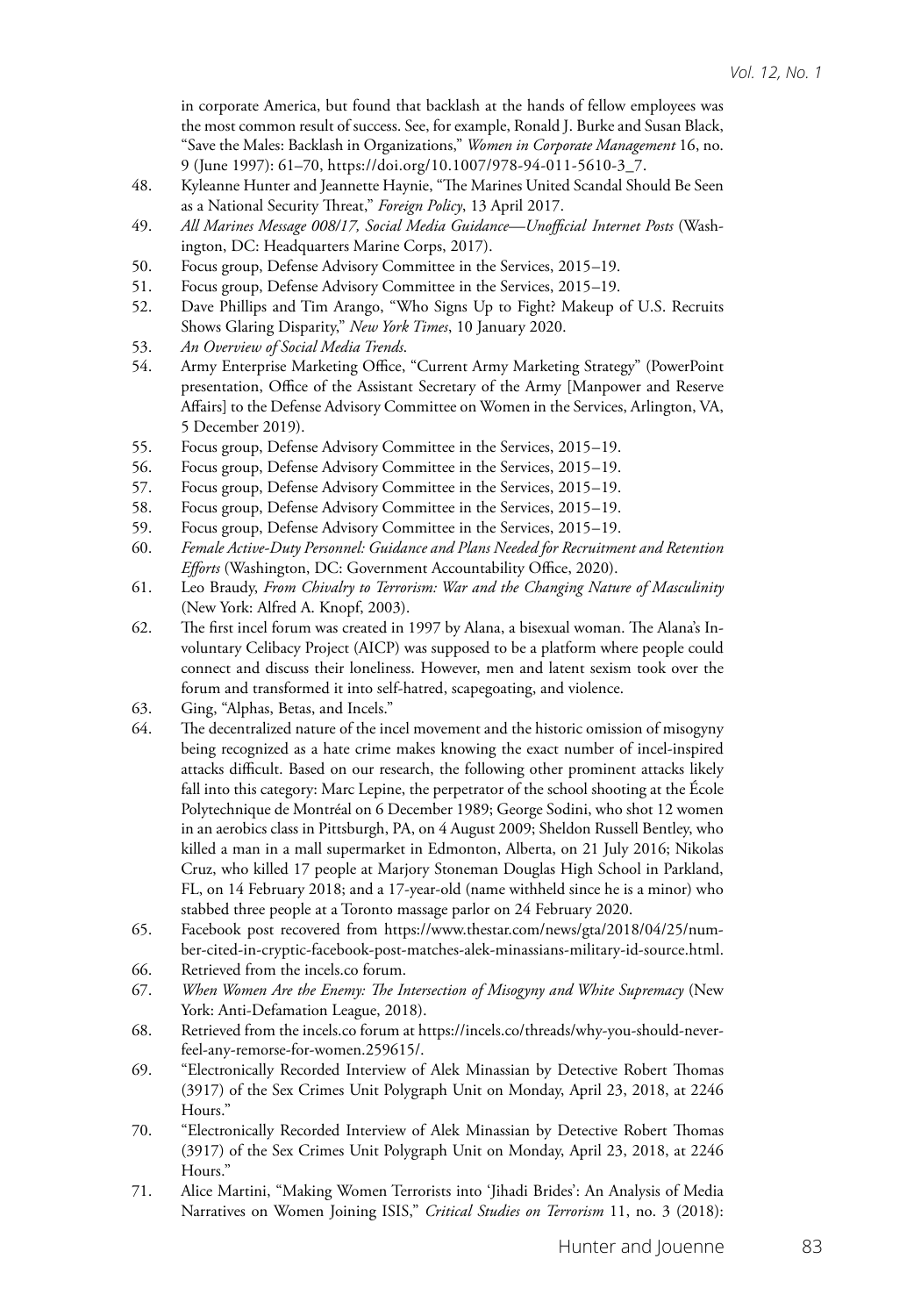458–77, https://doi.org/10.1080/17539153.2018.1448204; Elizabeth Pearson, "The Case of Roshonara Choudhry: Implications for Theory on Online Radicalization, ISIS Women, and the Gendered Jihad," *Policy and Internet* 8, no. 1 (March 2016): 5–33, https://doi.org/10.1002/poi3.101; *Testimony before the House Foreign Affairs Committee*, 114th Cong. (28 July 2015) (testimony of Kathleen Kuehnast, "How ISIS Exploits Children by Manipulating Gender Dynamics"); and Leah Windsor, "The Language of Radicalization: Female Internet Recruitment to Participation in ISIS Activities," *Terrorism and Political Violence* 32, no. 3 (January 2018): 1–33, https://doi .org/10.1080/09546553.2017.1385457.

- 72. *Dabiq Magazine*, no. 11, 44.
- 73. *Dabiq Magazine*, no. 12, 19.
- 74. [Haroro J. Ingram,](https://icct.nl/people/dr-haroro-j-ingram-associate-fellow/) "Rallying the 'True Believers' as Hardship Purifies the Ranks," *Al-Rumiyah*, no. 2 (October 2016).
- 75. Michael Kimmel, *Healing from Hate How Young Men Get Into—and Out of—Violent Extremism* (Oakland: University of California Press, 2019).
- 76. *[Operation](file:///C:\Users\Kyleanne.Hunter\Downloads\Operation) Inherent Resolve: Lead Inspector General Report to the United States Congress*  (Washington, DC: Department of Defense, 2020), 18.
- 77. *Operation Inherent Resolve*, 19.
- 78. Kyleanne Hunter, "In Iraq We Were Never Neutral," *Journal of Veteran Studies* (forthcoming 2021).
- 79. Maj Ginger E. Beals, "Women Marines in Counterinsurgency Operations: Lioness and Female Engagement Teams" (master's thesis, Marine Corps Command and Staff College, 2010).
- 80. Nicole A. Cooke, *Fake News and Alternative Facts: Information Literacy in a Post-Truth Era* (Chicago, IL: American Library Association, 2018).
- 81. Office of People Analytics, "Updates on Female Recruiting Market."
- 82. Office of People Analytics, "Updates on Female Recruiting Market."
- 83. "DACOWITS Quarterly Business Meeting" (PowerPoint presentation, Arlington, VA, 5 December 2019).
- 84. *Women, Peace, and Security: Strategic Framework and Implementation Plan* (Washington, DC: Department of Defense, 2020).
- 85. *Women, Peace, and Security*, 12.
- 86. Jared Keller, "This Is a Real Slide from an Air Force Brief on the Real Threat of Incels," *Task & Purpose*, 20 June 2019.
- 87. Jim Garamone, "Austin Orders Military Stand Down to Address Challenges of Extremism in the Ranks," Department of Defense, 3 February 2021.
- 88. An analysis by NPR found that 20 percent of those charged in the aftermath of the insurrection were serving or had served in the military.
- 89. "Landmark Resolution on Women, Peace and Security," OSAGI, accessed 24 March 2021. UN Security Council Resolution 1325, passed October 2000, was the first formal Security Council resolution to recognize the role that women play in international peace and security, and to call for an increase of women in the security sector.
- 90. Kyleanne Hunter and Rebecca Best, "You Can't Have Women in Peace without Women in Conflict and Security," *Georgetown Security Studies Review* 8, no. 2 (November 2020): 5–18.
- 91. Emerald M. Archer, "The Power of Gendered Stereotypes in the US Marine Corps," *Armed Forces & Society* 39, no. 2 (2013): 359–91, https://doi.org/10.1177 /0095327X12446924; and Kyleanne Hunter, "Of Methodology and Men," Political Violence at a Glance, 6 October 2015.
- 92. Kyleanne Hunter, Jeannette Haynie, and Natalie Trogus, "A Cornerstone of Peace: Women in Afghanistan," Warroom, 8 January 2021.
- 93. Kate McGraw, "Gender Differences among Military Combatants: Does Social Support, Ostracism, and Pain Perception Influence Psychological Health?," *Military Medicine*, no. 181 (2016): 80–85, https://doi.org/10.7205/MILMED-D-15-00254.
- 94. Nindl et al., "Operational Physical Performance and Fitness in Military Women," 50–62.
- 84 All Women Belong in the Kitchen, and Other Dangerous Tropes